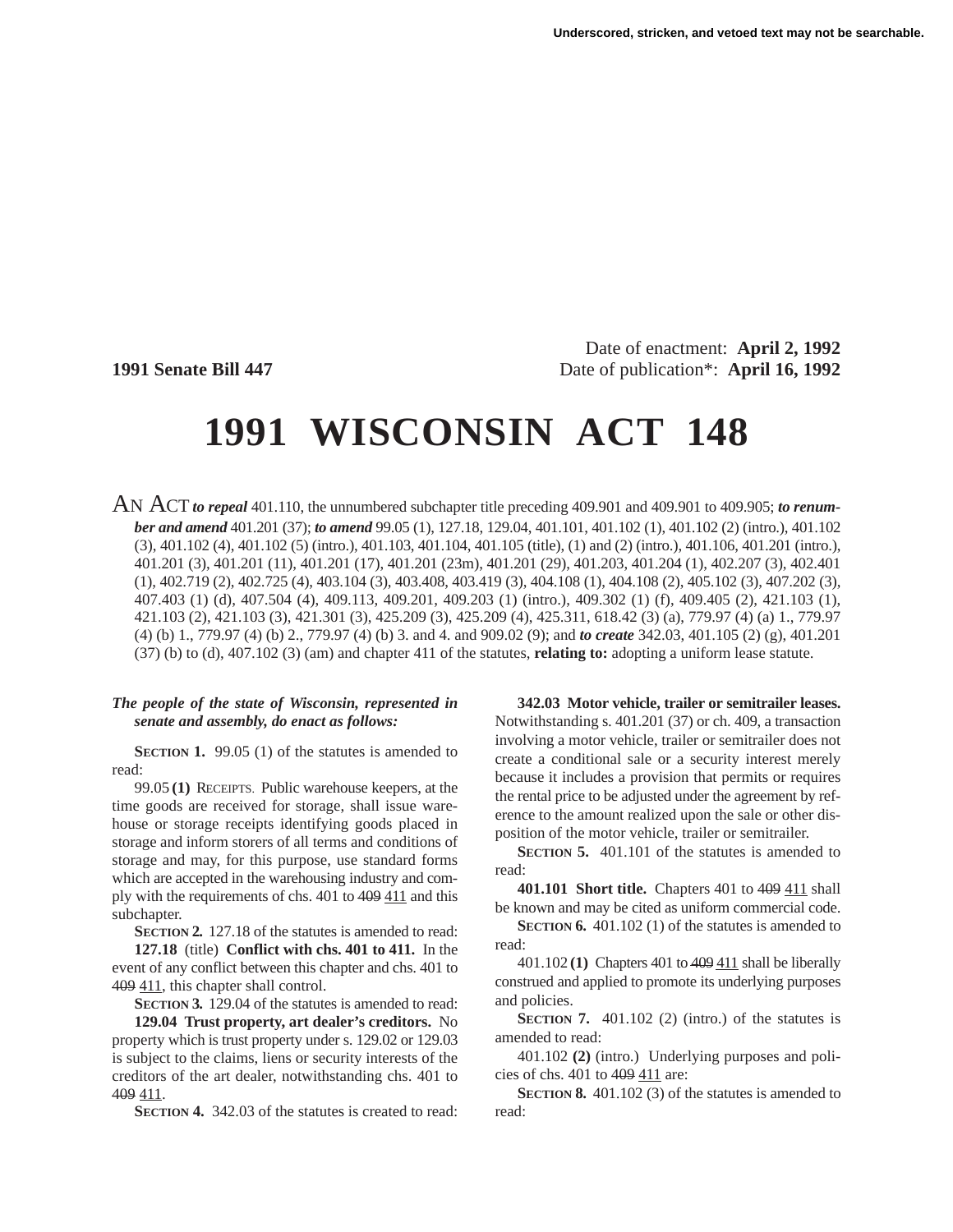401.102 **(3)** The effect of chs. 401 to 409 411 may be varied by agreement, except as otherwise provided in chs. 401 to 409 411 and except that the obligations of good faith, diligence, reasonableness and care prescribed by chs. 401 to 409 411 may not be disclaimed by agreement but the parties may by agreement determine the standards by which the performance of such obligations is to be measured if such standards are not manifestly unreasonable.

**SECTION 9.** 401.102 (4) of the statutes is amended to read:

401.102 **(4)** The presence in certain provisions of chs. 401 to  $409 \underline{411}$  of the words "unless otherwise agreed" or words of similar import does not imply that the effect of other provisions may not be varied by agreement under sub. (3).

**SECTION 10.** 401.102 (5) (intro.) of the statutes is amended to read:

401.102 **(5)** (intro.) In chs. 401 to 409 411 unless the context otherwise requires:

**SECTION 11.** 401.103 of the statutes is amended to read:

**401.103 Supplementary general principles of law applicable.** Unless displaced by the particular provisions of chs. 401 to 409 411 the principles of law and equity, including the law merchant and the law relative to capacity to contract, principal and agent, estoppel, fraud, misrepresentation, duress, coercion, mistake, bankruptcy, or other validating or invalidating cause shall supplement its provisions.

**SECTION 12.** 401.104 of the statutes is amended to read:

**401.104 Construction against implicit repeal.** Chapters 401 to 409 411 being a general act intended as a unified coverage of its subject matter, no part of it shall be deemed to be impliedly repealed by subsequent legislation if such construction can reasonably be avoided.

**SECTION 13.** 401.105 (title), (1) and (2) (intro.) of the statutes are amended to read:

**401.105** (title) **Territorial application of chs. 401 to 411; parties' power to choose applicable law. (1)** Except as provided in this section, when a transaction bears a reasonable relation to this state and also to another state or nation the parties may agree that the law either of this state or of such other state or nation shall govern their rights and duties. Failing such agreement chs. 401 to 409 411 apply to transactions bearing an appropriate relation to this state.

**(2)** (intro.) Where one of the following provisions of chs. 401 to 409 411 specifies the applicable law, that provision governs and a contrary agreement is effective only to the extent permitted by the law (including the conflict of laws rules) so specified:

**SECTION 14.** 401.105 (2) (g) of the statutes is created to read:

### – 2 – **1991 Senate Bill 447**

401.105 **(2)** (g) Sections 411.105 and 411.106 on applicability of ch. 411.

**SECTION 15.** 401.106 of the statutes is amended to read:

**401.106 Remedies to be liberally administered.**

**(1)** The remedies provided by chs. 401 to 409 411 shall be liberally administered to the end that the aggrieved party may be put in as good a position as if the other party had fully performed but neither consequential or special nor penal damages may be had except as specifically provided in chs. 401 to 409 411 or by other rule of law.

**(2)** Any right or obligation declared by chs. 401 to 409 411 is enforceable by action unless the provision declaring it specifies a different and limited effect.

**SECTION 16.** 401.110 of the statutes is repealed.

**SECTION 17.** 401.201 (intro.) of the statutes is amended to read:

**401.201 General definitions.** (intro.) Subject to additional definitions contained in chs. 402 to 409 411 which are applicable to specific chapters or parts thereof, and unless the context otherwise requires, in chs. 401 to 409 411:

**SECTION 18.** 401.201 (3) of the statutes is amended to read:

401.201 **(3)** "Agreement" means the bargain of the parties in fact as found in their language or by implication from other circumstances including course of dealing or usage of trade or course of performance as provided in chs. 401 to 409 411 (ss. 401.205 and 402.208). Whether an agreement has legal consequences is determined by chs. 401 to 409 411, if applicable; otherwise by the law of contracts (s. 401.103). (Compare "Contract".)

**SECTION 19.** 401.201 (11) of the statutes is amended to read:

401.201 **(11)** "Contract" means the total legal obligation which results from the parties' agreement as affected by chs. 401 to 409 411 and any other applicable rules of law. (Compare "Agreement".)

**SECTION 20.** 401.201 (17) of the statutes is amended to read:

401.201 **(17)** "Fungible" with respect to goods or securities means goods or securities of which any unit is, by nature or usage of trade, the equivalent of any other like unit. Goods which are not fungible shall be deemed fungible for chs. 401 to 409 411 to the extent that under a particular agreement or document unlike units are treated as equivalents.

**SECTION 21.** 401.201 (23m) of the statutes is amended to read:

401.201 **(23m)** A person "knows" or has "knowledge" of a fact when the person has actual knowledge of it. "Discover" or "learn" or a word or phrase of similar import refers to knowledge rather than to reason to know. The time and circumstances under which a notice or noti-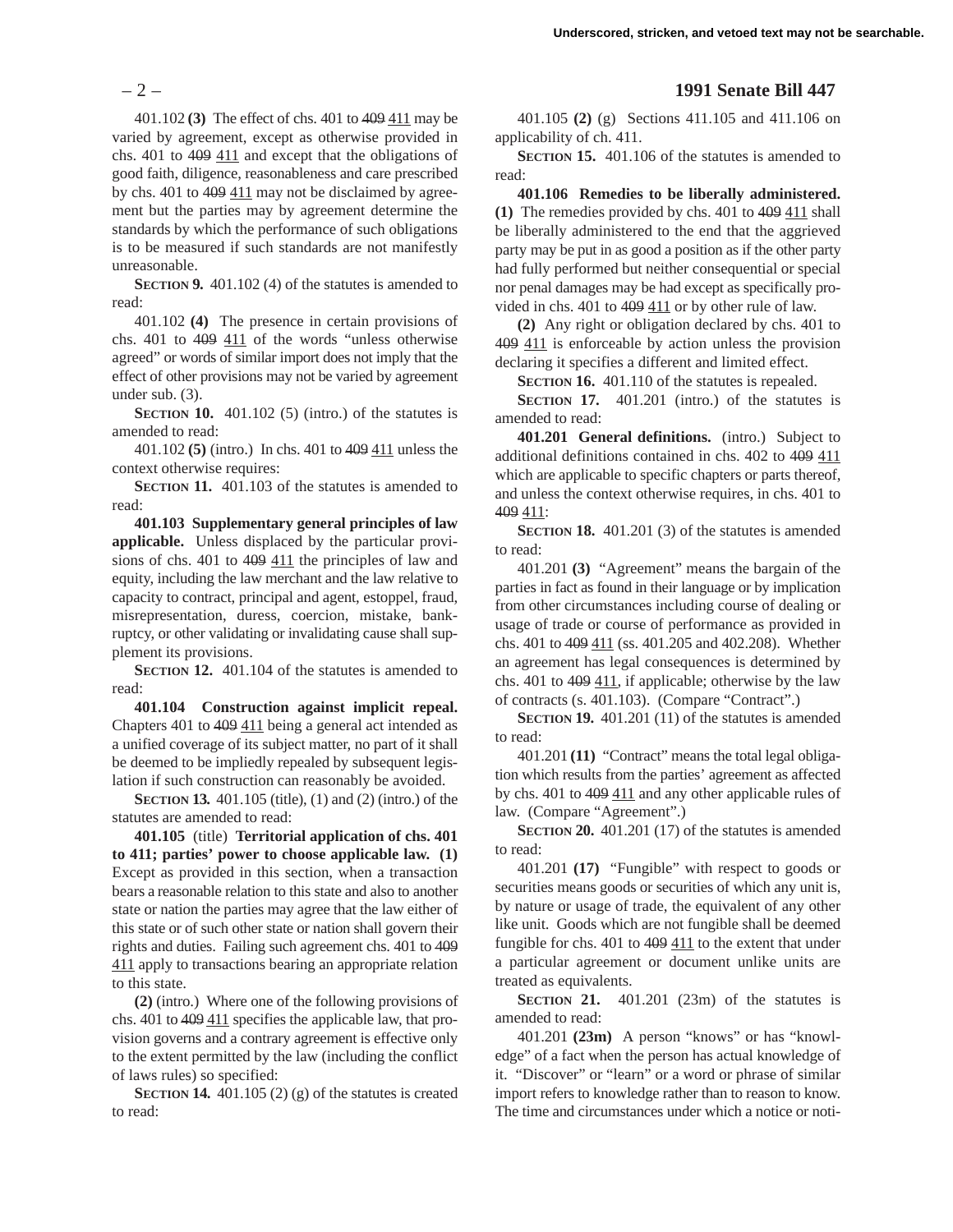### **1991 Senate Bill 447** – 3 –

fication may cease to be effective are not determined by chs. 401 to 409 411.

**SECTION 22.** 401.201 (29) of the statutes is amended to read:

401.201 **(29)** "Party", as distinct from "3rd party", means a person who has engaged in a transaction or made an agreement within chs. 401 to 409 411.

**SECTION 23.** 401.201 (37) of the statutes is renumbered 401.201 (37) (a) and amended to read:

401.201 **(37)** (a) "Security interest" means an interest in personal property or fixtures which that secures payment or performance of an obligation. The retention or reservation of title by a seller of goods notwithstanding shipment or delivery to the buyer (s. 402.401) is limited in effect to a reservation of a "security interest". The term also includes any interest of a buyer of accounts or chattel paper which that is subject to ch. 409. The special property interest of a buyer of goods on identification of such goods to a contract for sale under s. 402.401 is not a "security interest", but a buyer may also acquire a "security interest" by complying with ch. 409. Unless a lease or consignment is intended as security, reservation of title thereunder is not a "security interest" but a consignment is in any event subject to the provisions on consignment sales (s. 402.326). Whether a lease is intended as security is to be determined by the facts of each case; however, a) the inclusion of an option to purchase does not of itself make the lease one intended for security, and b) an agreement that upon compliance with the terms of the lease the lessee shall become or has the option to become the owner of the property for no additional consideration or for a nominal consideration does make the lease one intended for security.

**SECTION 24.** 401.201 (37) (b) to (d) of the statutes are created to read:

401.201 **(37)** (b) Whether a transaction creates a lease or security interest is determined by the facts of each case. A transaction creates a security interest if the consideration that the lessee is to pay the lessor for the right to possession and use of the goods is an obligation for the term of the lease not subject to termination by the lessee and any of the following applies:

1. The original term of the lease is equal to or greater than the remaining economic life of the goods.

2. The lessee is bound to renew the lease for the remaining economic life of the goods or is bound to become the owner of the goods.

3. The lessee has an option to renew the lease for the remaining economic life of the goods for no additional consideration or nominal additional consideration upon compliance with the lease agreement.

4. The lessee has an option to become the owner of the goods for no additional consideration or nominal additional consideration upon compliance with the lease agreement.

(c) A transaction does not create a security interest merely because it provides any of the following:

1. That the present value, as defined in s. 411.103 (1) (u), of the consideration that the lessee is obligated to pay the lessor for the right to possession and use of the goods is substantially equal to or is greater than the fair market value of the goods when the lease is entered into.

2. That the lessee assumes risk of loss of the goods, or agrees to pay taxes, insurance, filing, recording or registration fees, or service or maintenance costs with respect to the goods.

3. That the lessee has an option to renew the lease or to become the owner of the goods.

4. That the lessee has an option to renew the lease for a fixed rent that is equal to or greater than the reasonably predictable fair market rent for the use of the goods for the term of the renewal when the option is to be performed.

5. That the lessee has an option to become the owner of the goods for a fixed price that is equal to or greater than the reasonably predictable fair market value of the goods when the option is to be performed.

(d) For purposes of this subsection:

1. Additional consideration is not nominal if, when the option to renew the lease is granted to the lessee, the rent is stated to be the fair market rent for the use of the goods for the term of the renewal determined when the option is to be performed, or when the option to become the owner of the goods is granted to the lessee the price is stated to be the fair market value of the goods determined when the option is to be performed. Additional consideration is nominal if it is less than the lessee's reasonably predictable cost of performing under the lease agreement if the option is not exercised.

2. Reasonably predictable and remaining economic life of the goods are determined with reference to the facts and circumstances when the transaction is entered into.

**SECTION 25.** 401.203 of the statutes is amended to read:

**401.203 Obligation of good faith.** Every contract or duty within chs. 401 to 409 411 imposes an obligation of good faith in its performance or enforcement.

**SECTION 26.** 401.204 (1) of the statutes is amended to read:

401.204 **(1)** Whenever chs. 401 to 409 411 require any action to be taken within a reasonable time, any time which is not manifestly unreasonable may be fixed by agreement.

**SECTION 27.** 402.207 (3) of the statutes is amended to read:

402.207 **(3)** Conduct by both parties which recognizes the existence of a contract is sufficient to establish a contract for sale although the writings of the parties do not otherwise establish a contract. In such case the terms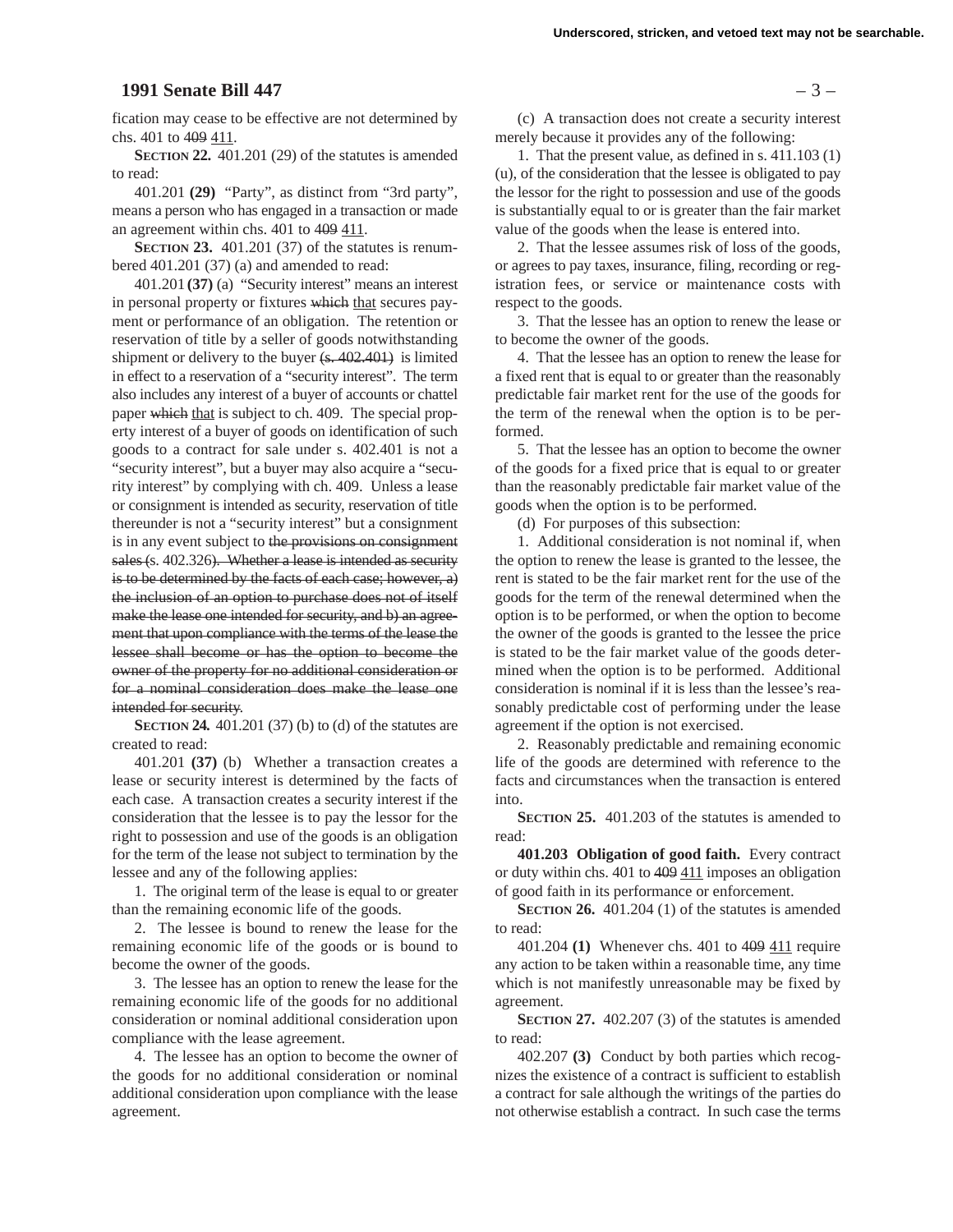### – 4 – **1991 Senate Bill 447**

of the particular contract consist of those terms on which the writings of the parties agree, together with any supplementary terms incorporated under any other provisions of chs. 401 to 409 411.

**SECTION 28.** 402.401 (1) of the statutes is amended to read:

402.401 **(1)** Title to goods cannot pass under a contract for sale prior to their identification to the contract (s. 402.501), and unless otherwise explicitly agreed the buyer acquires by their identification a special property as limited by chs. 401 to 409 411. Any retention or reservation by the seller of the title (property) in goods shipped or delivered to the buyer is limited in effect to a reservation of a security interest. Subject to these provisions and to ch. 409, title to goods passes from the seller to the buyer in any manner and on any conditions explicitly agreed on by the parties.

**SECTION 29.** 402.719 (2) of the statutes is amended to read:

402.719 **(2)** Where circumstances cause an exclusive or limited remedy to fail of its essential purpose, remedy may be had as provided in chs. 401 to 409 411.

**SECTION 30.** 402.725 (4) of the statutes is amended to read:

402.725 **(4)** This section does not alter the law on tolling of the statute of limitations nor does it apply to causes of action which have accrued before chs. 401 to 409 or before ch. 411 became effective.

**SECTION 31.** 403.104 (3) of the statutes is amended to read:

403.104 **(3)** As used in chs. 401 to 402 and 404 to 409 411, and as the context requires, the terms "draft", "check", "certificate of deposit" and "note" may refer to instruments which are not negotiable within this chapter as well as to instruments which are so negotiable.

**SECTION 32.** 403.408 of the statutes is amended to read:

**403.408 Consideration.** Want or failure of consideration is a defense as against any person not having the rights of a holder in due course (s. 403.305), except that no consideration is necessary for an instrument or obligation thereon given in payment of or as security for an antecedent obligation of any kind. Nothing in this section shall be taken to displace any statute outside chs. 401 to 409 411 under which a promise is enforceable notwithstanding lack or failure of consideration. Partial failure of consideration is a defense to the extent of the failure whether or not the failure is in an ascertained or liquidated amount.

**SECTION 33.** 403.419 (3) of the statutes is amended to read:

403.419 **(3)** Subject to the provisions of chs. 401 to 409 411 concerning restrictive endorsements a representative, including a depositary or collecting bank, who has in good faith and in accordance with the reasonable commercial standards applicable to the business of such rep-

resentative dealt with an instrument or its proceeds on behalf of one who was not the true owner is not liable in conversion or otherwise to the true owner beyond the amount of any proceeds remaining in his or her hands.

**SECTION 34.** 404.108 (1) of the statutes is amended to read:

404.108 **(1)** Unless otherwise instructed, a collecting bank in a good faith effort to secure payment may, in the case of specific items and with or without the approval of any person involved, waive, modify or extend time limits imposed or permitted by chs. 401 to 409 411 for a period not in excess of an additional banking day without discharge of secondary parties and without liability to its transferor or any prior party.

**SECTION 35.** 404.108 (2) of the statutes is amended to read:

404.108 **(2)** Delay by a collecting bank or payor bank beyond time limits prescribed or permitted by chs. 401 to 409 411 or by instructions is excused if caused by interruption of communication facilities, suspension of payments by another bank, war, emergency conditions or other circumstances beyond the control of the bank provided it exercises such diligence as the circumstances require.

**SECTION 36.** 405.102 (3) of the statutes is amended to read:

405.102 **(3)** This chapter deals with some but not all of the rules and concepts of letters of credit as such rules or concepts have developed prior to chs. 401 to 409 411 or may hereafter develop. The fact that this chapter states a rule does not by itself require, imply or negate application of the same or a converse rule to a situation not provided for or to a person not specified by this chapter.

**SECTION 37.** 407.102 (3) (am) of the statutes is created to read:

407.102 **(3)** (am) "Lessor" — s. 411.103 (1) (p).

**SECTION 38.** 407.202 (3) of the statutes is amended to read:

407.202 **(3)** A warehouse keeper may insert in his or her receipt any other terms which are not contrary to chs. 401 to 409 411 and do not impair his or her obligation of delivery (s. 407.403) or his or her duty of care (s. 407.204). Any contrary provisions are ineffective.

**SECTION 39.** 407.403 (1) (d) of the statutes is amended to read:

407.403 **(1)** (d) The exercise by a seller of his or lessor of the right to stop delivery pursuant to s. 402.705 or 411.526;

**SECTION 40.** 407.504 (4) of the statutes is amended to read:

407.504 **(4)** Delivery pursuant to a nonnegotiable document may be stopped by a seller under s. 402.705 or a lessor under s. 411.526, and subject to the requirement of due notification there provided. A bailee honoring the seller's instructions of the seller or lessor is entitled to be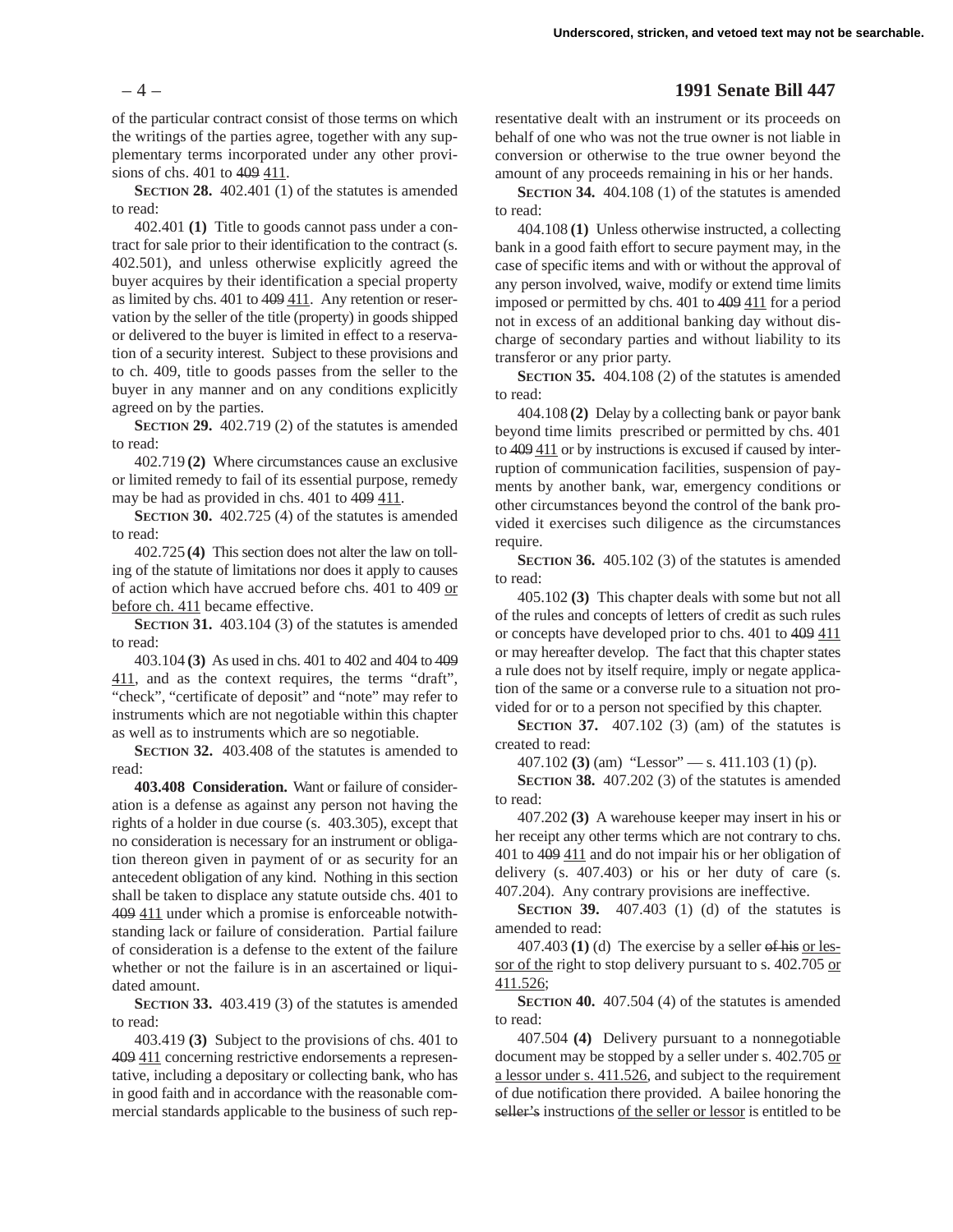### **1991 Senate Bill 447** – 5 –

indemnified by the seller or lessor against any resulting loss or expense.

**SECTION 41.** 409.113 of the statutes is amended to read:

**409.113** (title) **Security interests arising under ch. 402 or 411.** A security interest arising solely under ch. 402 or 411 is subject to the provisions of this chapter except that, to the extent that and so long as the debtor does not have or does not lawfully obtain possession of the goods, all of the following apply:

**(1)** No security agreement is necessary to make the security interest enforceable; and.

**(2)** No filing is required to perfect the security interest; and.

**(3)** The rights of the secured party on default by the debtor are governed by ch. 402 if a security interest arises solely under that chapter or by ch. 411 if a security interest arises solely under that chapter.

**SECTION 42.** 409.201 of the statutes is amended to read:

**409.201 General validity of security interest.** Except as otherwise provided by chs. 401 to 409 411 a security agreement is effective according to its terms between the parties, against purchasers of the collateral and against creditors. Nothing in this chapter validates any charge or practice illegal under any statute or regulation thereunder governing usury, small loans, retail instalment sales, or the like, or under chs. 421 to 427, or extends the application of any such statute or regulation to any transaction not otherwise subject thereto.

**SECTION 43.** 409.203 (1) (intro.) of the statutes is amended to read:

409.203 **(1)** (intro.) Subject to s. 404.208 on the security interest of a collecting bank, s. 408.321 on security interests in securities and s. 409.113 on a security interest arising under ch. 402 or 411, a security interest is not enforceable against the debtor or 3rd parties with respect to the collateral and does not attach unless:

**SECTION 44.** 409.302 (1) (f) of the statutes is amended to read:

409.302 **(1)** (f) A security interest of a collecting bank (s. 404.208) or in securities (s. 408.321) or arising under ch. 402 <u>or 411</u> (see s. 409.113) or covered in sub. (3);

**SECTION 45.** 409.405 (2) of the statutes is amended to read:

409.405 **(2)** A secured party may assign of record all or part of his or her rights under a financing statement by the filing in the place where the original financing statement was filed of a separate written statement of assignment signed by the secured party of record and setting forth the name of the secured party of record and the debtor, the file number and the date of filing of the financing statement and the name and address of the assignee and containing a description of the collateral assigned. A copy of the assignment is sufficient as a separate statement if it complies with the preceding sentence. On presentation to the filing officer of such a separate statement, the filing officer shall mark such separate statement with the date and hour of the filing. The officer shall note the assignment on the index of the financing statement, or in the case of a fixture filing, or a filing covering timber to be cut, or covering minerals or the like, including oil and gas, or accounts subject to s. 409.103 (5), the officer shall index the assignment under the name of the assignor as grantor and, to the extent that the law of this state provides for indexing the assignment of a mortgage under the name of the assignee, the officer shall index the assignment of the financing statement under the name of the assignee. The fee for filing, indexing and furnishing filing data about such a separate statement of assignment is \$4 if the statement is in the standard form prescribed by the secretary of state and otherwise is \$6. In each case an additional fee of \$1 for each name more than one against which the statement of assignment is required to be indexed and for each statement of assignment filed in the office of the register of deeds subject to s. 409.402 (5). A register of deeds shall forward \$2 to the office of the secretary of state for each statement of assignment filed with the office of the register of deeds. Notwithstanding this subsection, an assignment of record of a security interest in a fixture contained in a mortgage effective as a fixture filing under s. 409.402 (6) may be made only by an assignment of the mortgage in the manner provided by the law of this state other than chs.  $401$  to  $409$   $411$ .

**SECTION 46.** The unnumbered subchapter title preceding 409.901 of the statutes is repealed.

**SECTION 47.** 409.901 to 409.905 of the statutes are repealed.

**SECTION 48.** Chapter 411 of the statutes is created to read:

### **CHAPTER 411**

### **UNIFORM COMMERCIAL CODE — LEASES** SUBCHAPTER I

GENERAL PROVISIONS

**411.101 Short title.** This chapter may be cited as the uniform commercial code — leases.

**411.102 Scope.** This chapter applies to any transaction, regardless of form, that creates a lease.

**411.103 Definitions and index of definitions. (1)** In this chapter, unless the context requires otherwise:

(a) "Buyer in ordinary course of business" means a person who, in good faith and without knowledge that the sale to him or her is in violation of the ownership rights or security interest or leasehold interest of a 3rd party in the goods, buys in ordinary course from a person in the business of selling goods of that kind but does not include a pawnbroker. "Buying" may be for cash or by exchange of other property or on secured or unsecured credit and includes receiving goods or documents of title under a preexisting contract for sale but does not include a trans-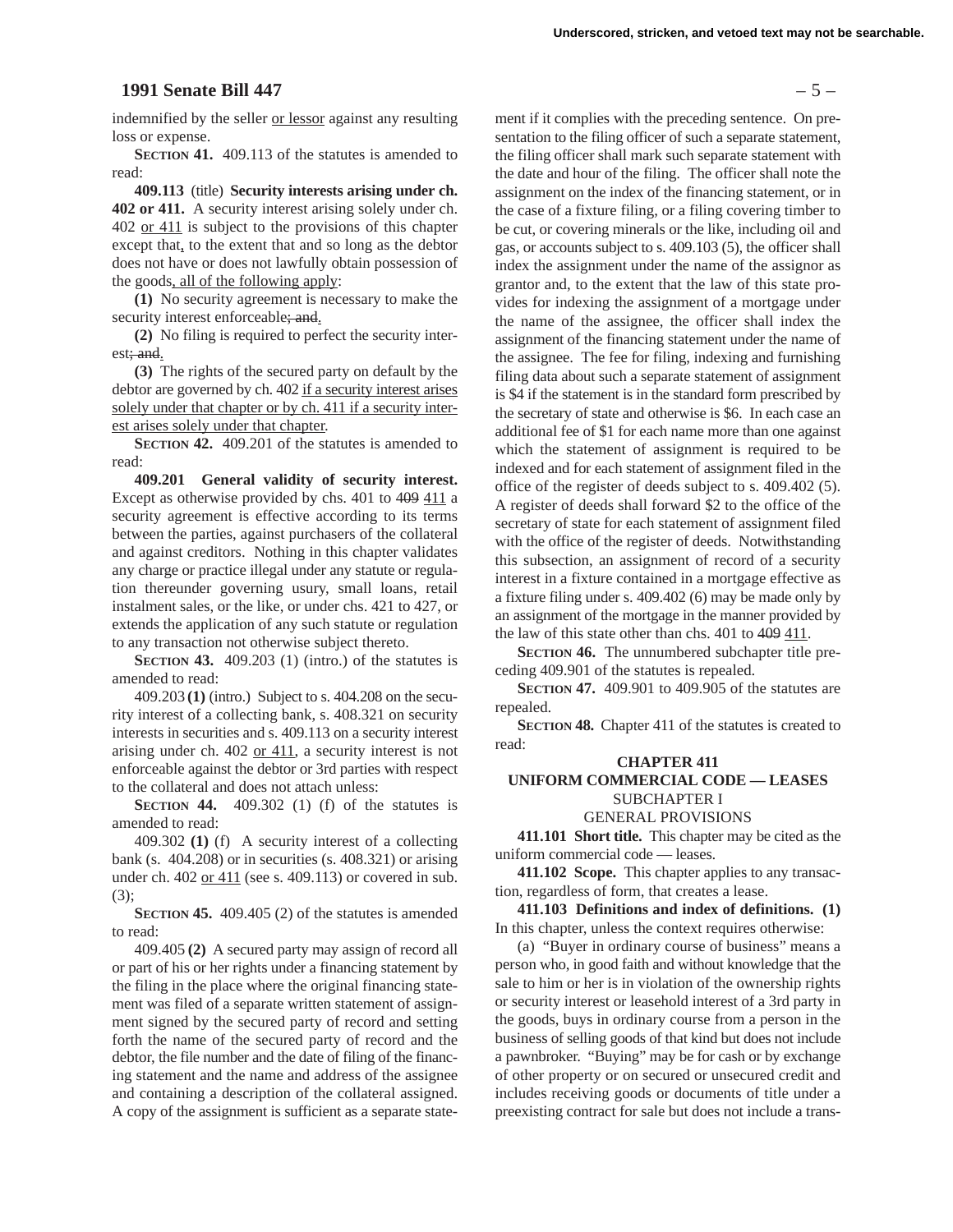### – 6 – **1991 Senate Bill 447**

fer in bulk or as security for or in total or partial satisfaction of a money debt.

(b) "Cancellation" occurs when either party puts an end to the lease contract for default by the other party.

(c) "Commercial unit" means such a unit of goods as by commercial usage is a single whole for purposes of lease and division of which materially impairs its character or value on the market or in use. A commercial unit may be a single article, such as a machine, or a set of articles, such as a suite of furniture or a line of machinery, or a quantity, such as a gross or carload, or any other unit treated in use or in the relevant market as a single whole.

(d) "Conforming goods" or "performance under a lease contract" means goods or performance that is in accordance with the obligations under the lease contract.

(e) "Consumer lease" means a lease that a lessor regularly engaged in the business of leasing or selling makes to a lessee who is an individual and who takes under the lease primarily for a personal, family, or household purpose, if the total payments to be made under the lease contract, excluding payments for options to renew or buy, do not exceed \$25,000.

(f) "Fault" means wrongful act, omission, breach or default.

(g) "Finance lease" means a lease with respect to which all of the following occur:

1. The lessor does not select, manufacture or supply the goods.

2. The lessor acquires the goods or the right to possession and use of the goods in connection with the lease.

3. One of the following occurs:

a. The lessee receives a copy of the contract by which the lessor acquired the goods or the right to possession and use of the goods before signing the lease contract.

b. The lessee's approval of the contract by which the lessor acquired the goods or the right to possession and use of the goods is a condition to effectiveness of the lease contract.

c. The lessee, before signing the lease contract, receives an accurate and complete statement designating the promises and warranties, and any disclaimers of warranties, limitations or modifications of remedies, or liquidated damages, including those of a 3rd party, such as the manufacturer of the goods, provided to the lessor by the person supplying the goods in connection with or as part of the contract by which the lessor acquired the goods or the right to possession and use of the goods.

d. If the lease is not a consumer lease, the lessor, before the lessee signs the lease contract, informs the lessee in writing of the identity of the person supplying the goods to the lessor unless the lessee has selected that person and directed the lessor to acquire the goods or the right to possession and use of the goods from that person, that the lessee is entitled under this chapter to the promises and warranties, including those of a 3rd party, provided to the lessor by the person supplying the goods in

connection with or as part of the contract by which the lessor acquired the goods or the right to possession and use of the goods and that the lessee may communicate with the person supplying the goods to the lessor and receive an accurate and complete statement of those promises and warranties, including any disclaimers and limitations of them or of remedies.

(h) "Goods" means all things that are movable at the time of identification to the lease contract, or are fixtures as defined in s. 411.309 (1) (d). "Goods" also includes the unborn young of animals. "Goods" does not include money, documents, instruments, accounts, chattel paper or general intangibles and does not include minerals or the like, including oil and gas, before extraction.

(i) "Instalment lease contract" means a lease contract that authorizes or requires the delivery of goods in separate lots to be separately accepted, even though the lease contract contains a clause stating "each delivery is a separate lease" or its equivalent.

(j) "Lease" means a transfer of the right to possession and use of goods for a term in return for consideration, but a sale, including a sale on approval or a sale or return, or a retention or creation of a security interest is not a lease. Unless the context clearly indicates otherwise, "lease" includes a sublease.

(k) "Lease agreement" means the bargain, with respect to the lease, of the lessor and the lessee in fact as found in their language or by implication from other circumstances including course of dealing or usage of trade or course of performance as provided in this chapter. Unless the context clearly indicates otherwise, "lease agreement" includes a sublease agreement.

(L) "Lease contract" means the total legal obligation that results from the lease agreement as affected by this chapter and any other applicable rules of law. Unless the context clearly indicates otherwise, "lease contract" includes a sublease contract.

(m) "Leasehold interest" means the interest of the lessor or the lessee under a lease contract.

(n) "Lessee" means a person who acquires the right to possession and use of goods under a lease. Unless the context clearly indicates otherwise, "lessee" includes a sublessee.

(o) "Lessee in ordinary course of business" means a person who in good faith and without knowledge that the lease to him or her is in violation of the ownership rights or security interest or leasehold interest of a 3rd party in the goods leases in ordinary course from a person in the business of selling or leasing goods of that kind but does not include a pawnbroker. "Leasing" may be for cash or by exchange of other property or on secured or unsecured credit and includes receiving goods or documents of title under a preexisting lease contract but does not include a transfer in bulk or as security for or in total or partial satisfaction of a money debt.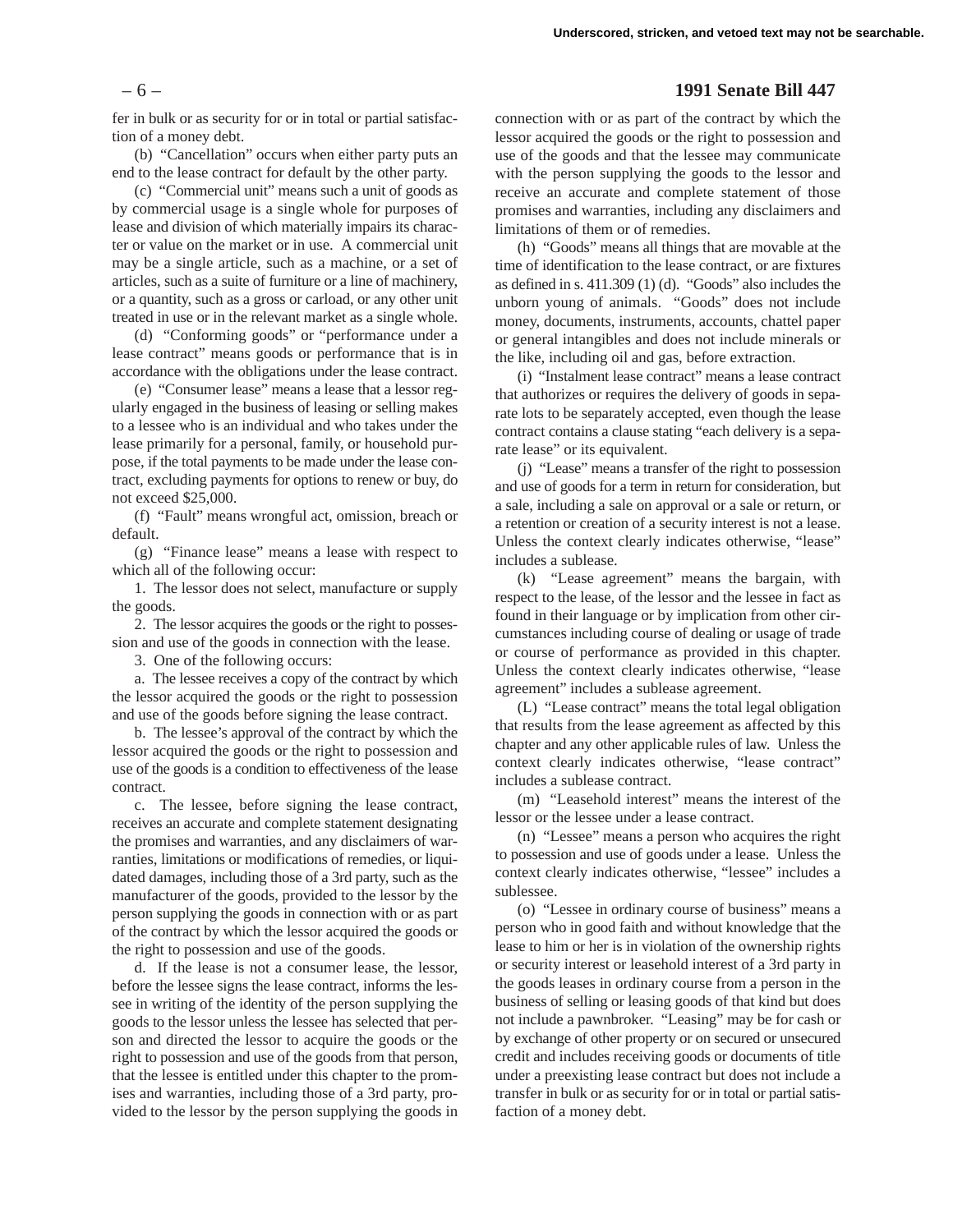### **1991 Senate Bill 447** – 7 –

(p) "Lessor" means a person who transfers the right to possession and use of goods under a lease. Unless the context clearly indicates otherwise, "lessor" includes a sublessor.

(q) "Lessor's residual interest" means the lessor's interest in the goods after expiration, termination or cancellation of the lease contract.

(r) "Lien" means a charge against or interest in goods to secure payment of a debt or performance of an obligation. "Lien" does not include a security interest.

(s) "Lot" means a parcel or a single article that is the subject matter of a separate lease or delivery, whether or not it is sufficient to perform the lease contract.

(t) "Merchant lessee" means a lessee that is a merchant with respect to goods of the kind subject to the lease.

(u) "Present value" means the amount, as of a date certain, of one or more sums payable in the future, discounted to the date certain. The discount is determined by the interest rate specified by the parties if the rate was not manifestly unreasonable when the transaction was entered into; otherwise, the discount is determined by a commercially reasonable rate that takes into account the facts and circumstances of each case when the transaction was entered into.

(v) "Purchase" includes taking by sale, lease, mortgage, security interest, pledge, gift or any other voluntary transaction creating an interest in goods.

(w) "Sublease" means a lease of goods the right to possession and use of which was acquired by the lessor as a lessee under an existing lease.

(x) "Supplier" means a person from whom a lessor buys or leases goods to be leased under a finance lease.

(y) "Supply contract" means a contract under which a lessor buys or leases goods to be leased.

(z) "Termination" occurs when either party pursuant to a power created by agreement or law puts an end to the lease contract otherwise than for default.

**(2)** Other definitions applying to this chapter and the sections in which they appear are:

```
(a) "Accessions" — s. 411.310(1).
```
(b) "Construction mortgage" — s. 411.309 (1) (a).

- (c) "Encumbrance" s. 411.309 (1) (b).
- (d) "Fixture filing" s. 411.309 (1) (c).
- (e) "Fixtures" s.  $411.309$  (1) (d).
- (f) "Purchase money lease" s.  $411.309$  (1) (e).

**(3)** The following definitions in other chapters apply to this chapter:

- (a) "Account" s. 409.106.
- (b) "Between merchants" s. 402.104 (1).
- (c) "Buyer" s. 402.103 (1) (a).
- (d) "Chattel paper" s. 409.105 (1) (b).
- (e) "Consumer goods" s. 409.109 (1).
- (f) "Document" s. 409.105 (1) (f).
- (g) "Entrusting" s. 402.403 (3).
- (h) "General intangibles"  $-$  s. 409.106.
- (i) "Good faith" s.  $402.103$  (1) (b).
- (i) "Instrument" s. 409.105 (1) (i).
- (k) "Merchant" s. 402.104 (3).
- (L) "Mortgage" s. 409.105 (1) (j).
- (m) "Pursuant to commitment"  $-$  s. 409.105 (1) (k).
- (n) "Receipt" s. 402.103 (1) (c).
- (o) "Sale" s. 402.106 (6).
- (p) "Sale on approval" s. 402.326 (1) (a).
- (q) "Sale or return" s.  $402.326(1)$  (b).
- $(r)$  "Seller" s. 402.103 (1) (d).

**(4)** In addition, ch. 401 contains general definitions and principles of construction and interpretation applicable throughout this chapter.

**411.104 Leases subject to other law. (1)** A lease, although subject to this chapter, is also subject to any applicable:

(a) Certificate of title statute of this state, including ss. 30.531 and 342.05.

(b) Certificate of title statute of another jurisdiction.

(c) Consumer protection statute of this state or final consumer protection decision of a court of this state existing on the effective date of this paragraph .... [revisor inserts date].

**(2)** In case of conflict between this chapter, other than ss. 411.105, 411.304 (3) and 411.305 (3), and a statute or decision referred to in sub. (1), the statute or decision referred to in sub. (1) controls.

**(3)** Failure to comply with an applicable law has only the effect specified therein.

**411.105 Territorial application of chapter to goods covered by certificate of title.** Subject to ss. 411.304 (3) and 411.305 (3), with respect to goods covered by a certificate of title issued under a statute of this state or of another jurisdiction, compliance and the effect of compliance or noncompliance with a certificate of title statute are governed by the law, including the conflict of laws rules, of the jurisdiction issuing the certificate until the earlier of the surrender of the certificate, or 4 months after the goods are removed from that jurisdiction and thereafter until a new certificate of title is issued by another jurisdiction.

**411.106 Limitation on power of parties to consumer lease to choose applicable law and judicial forum. (1)** If the law chosen by the parties to a consumer lease is that of a jurisdiction other than a jurisdiction in which the lessee resides when the lease agreement becomes enforceable or within 30 days thereafter or in which the goods are to be used, the choice is not enforceable.

**(2)** If the judicial forum chosen by the parties to a consumer lease is a forum that would not otherwise have jurisdiction over the lessee, the choice is not enforceable.

**411.107 Waiver or renunciation of claim or right after default.** Any claim or right arising out of an alleged default or breach of warranty may be discharged in whole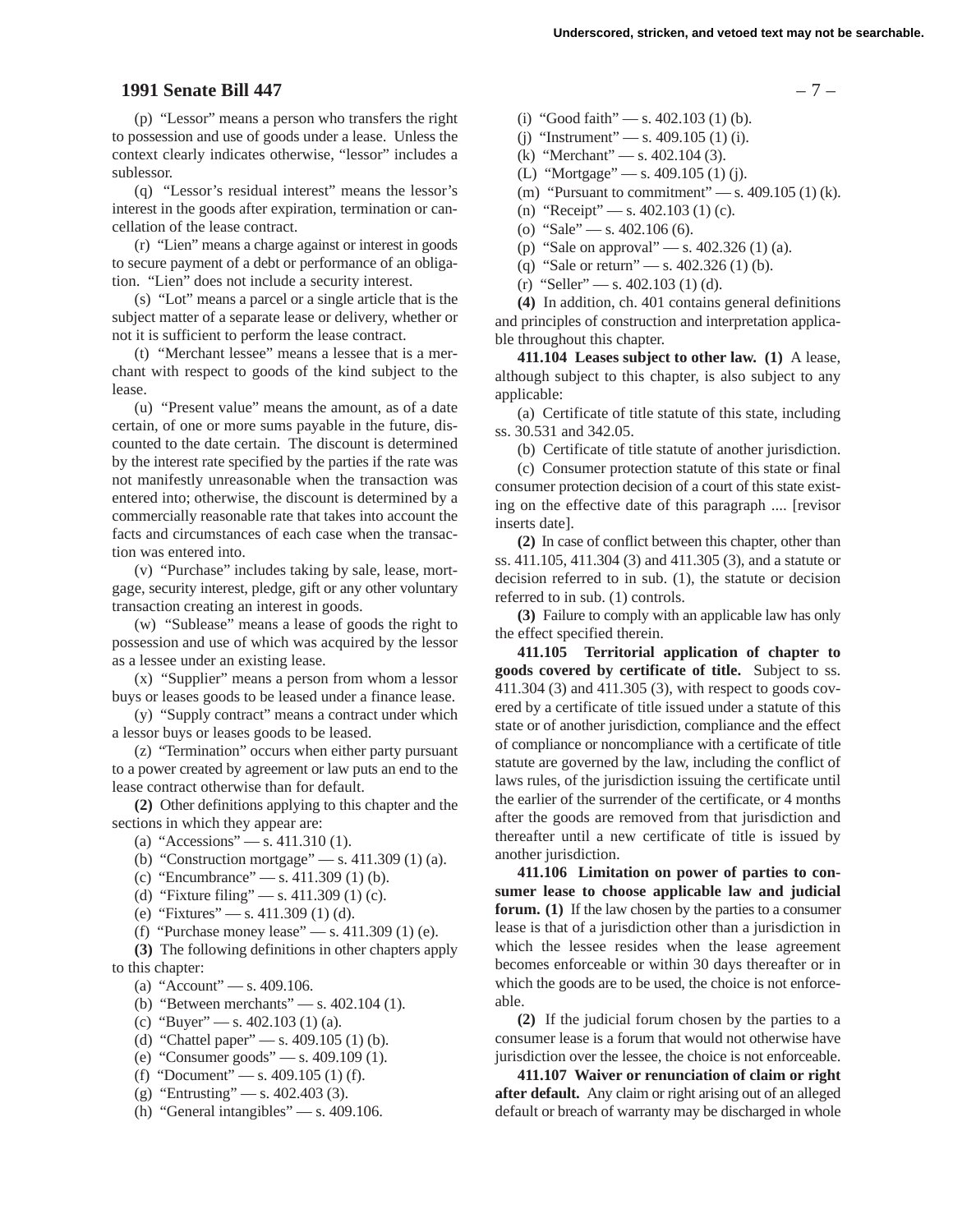or in part without consideration by a written waiver or renunciation signed and delivered by the aggrieved party.

**411.108 Unconscionability. (1)** If the court as a matter of law finds a lease contract or any clause of a lease contract to have been unconscionable when it was made, the court may refuse to enforce the lease contract, or it may enforce the remainder of the lease contract without the unconscionable clause, or it may so limit the application of any unconscionable clause as to avoid any unconscionable result.

**(2)** With respect to a consumer lease, if the court as a matter of law finds that a lease contract or any clause of a lease contract has been induced by unconscionable conduct or that unconscionable conduct has occurred in the collection of a claim arising from a lease contract, the court may grant appropriate relief.

**(3)** Before making a finding of unconscionability under sub. (1) or (2), the court, on its own motion or that of a party, shall afford the parties a reasonable opportunity to present evidence as to the setting, purpose and effect of the lease contract or the clause of the lease contract, or of the conduct.

**(4)** In an action in which the lessee claims unconscionability with respect to a consumer lease, all of the following apply:

(a) If the court finds unconscionability under sub. (1) or (2), the court shall award reasonable attorney fees to the lessee, notwithstanding s. 814.04 (1).

(b) If the court does not find unconscionability and the lessee claiming unconscionability brought or maintained an action that he or she knew to be groundless, the court shall award reasonable attorney fees, notwithstanding s. 814.04 (1), to the party against whom the claim is made.

(c) In determining attorney fees, the amount of the recovery on behalf of the claimant under subs. (1) and (2) is not controlling.

**411.109 Option to accelerate at will. (1)** A term providing that one party or his or her successor in interest may accelerate payment or performance or require collateral or additional collateral "at will" or "when he or she considers himself or herself insecure" or in words of similar import means that he or she has power to do so only if he or she in good faith believes that the prospect of payment or performance is impaired.

**(2)** With respect to a consumer lease, the burden of establishing good faith under sub. (1) is on the party who exercised the power. With respect to a lease other than a consumer lease, the burden of establishing lack of good faith under sub. (1) is on the party against whom the power has been exercised.

> SUBCHAPTER II FORMATION AND CONSTRUCTION OF LEASE CONTRACT

### – 8 – **1991 Senate Bill 447**

**411.201 Statute of frauds. (1)** A lease contract is not enforceable by way of action or defense unless any of the following occurs:

(a) The total payments to be made under the lease contract, excluding payments for options to renew or buy, are less than \$1,000.

(b) There is a writing, signed by the party against whom enforcement is sought or by that party's authorized agent, sufficient to indicate that a lease contract has been made between the parties and to describe the goods leased and the lease term.

**(2)** Any description of leased goods or of the lease term is sufficient and satisfies sub. (1) (b), whether or not it is specific, if it reasonably identifies what is described.

**(3)** A writing is not insufficient because it omits or incorrectly states a term agreed upon, but the lease contract is not enforceable under sub. (1) (b) beyond the lease term and the quantity of goods shown in the writing.

**(4)** A lease contract that does not satisfy the requirements of sub. (1), but that is valid in other respects, is enforceable if any of the following occurs:

(a) The goods are to be specially manufactured or obtained for the lessee and are not suitable for lease or sale to others in the ordinary course of the lessor's business, and the lessor, before notice of repudiation is received and under circumstances that reasonably indicate that the goods are for the lessee, has made either a substantial beginning of their manufacture or commitments for their procurement.

(b) The party against whom enforcement is sought admits in that party's pleading, testimony or otherwise in court that a lease contract was made, except that the lease contract is not enforceable under this paragraph beyond the quantity of goods admitted.

(c) Goods have been received and accepted by the lessee, except that the lease contract is not enforceable under this paragraph beyond the quantity of goods received and accepted.

**(5)** The lease term under a lease contract referred to in sub. (4) is one of the following:

(a) If there is a writing signed by the party against whom enforcement is sought or by that party's authorized agent specifying the lease term, the term so specified.

(b) If par. (a) does not apply and the party against whom enforcement is sought admits in that party's pleading, testimony, or otherwise in court a lease term, the term so admitted.

(c) If par. (a) or (b) does not apply, a reasonable lease term.

**411.202 Final written expression: parol or extrinsic evidence.** Terms with respect to which the confirmatory memoranda of the parties agree or that are otherwise set forth in a writing intended by the parties as a final expression of their agreement with respect to such terms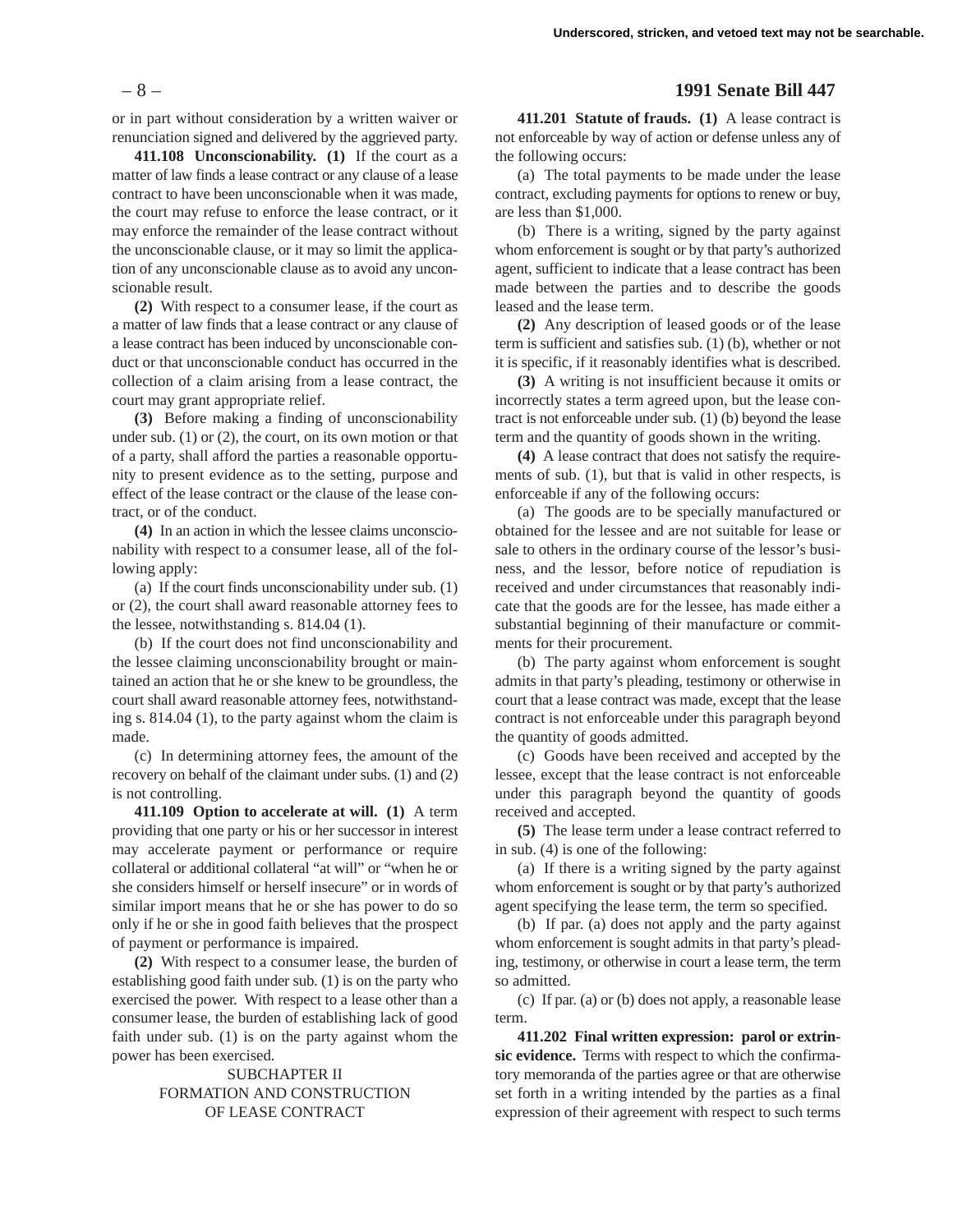### **1991 Senate Bill 447** – 9 – **1991 Senate Bill 447**

as are included in the writing may not be contradicted by evidence of an earlier agreement or of a contemporaneous oral agreement but may be explained or supplemented by all of the following:

**(1)** Course of dealing or usage of trade or by course of performance.

**(2)** Evidence of consistent additional terms unless the court finds the writing to have been intended also as a complete and exclusive statement of the terms of the agreement.

**411.203 Seals inoperative.** The affixing of a seal to a writing evidencing a lease contract or an offer to enter into a lease contract does not make the writing a sealed instrument and the law with respect to sealed instruments does not apply to the lease contract or offer.

**411.204 Formation in general. (1)** A lease contract may be made in any manner sufficient to show agreement, including conduct by both parties that recognizes the existence of a lease contract.

**(2)** An agreement sufficient to constitute a lease contract may be found although the moment of its making is undetermined.

**(3)** Although one or more terms are left open, a lease contract does not fail for indefiniteness if the parties intended to make a lease contract and there is a reasonably certain basis for giving an appropriate remedy.

**411.205 Firm offers.** An offer by a merchant to lease goods to or from another person in a signed writing that by its terms gives assurance that it will be held open is not revocable, for lack of consideration, during the time stated or, if no time is stated, for a reasonable time, but in no event may the period of irrevocability exceed 3 months. A term of assurance on a form supplied by the offeree shall be signed separately by the offeror.

**411.206 Offer and acceptance in formation of lease contract. (1)** Unless otherwise unambiguously indicated by the language or circumstances, an offer to make a lease contract must be construed as inviting acceptance in any manner and by any medium reasonable in the circumstances.

**(2)** If the beginning of a requested performance is a reasonable mode of acceptance, an offeror who is not notified of acceptance within a reasonable time may treat the offer as having lapsed before acceptance.

**411.207 Course of performance or practical construction. (1)** If a lease contract involves repeated occasions for performance by either party with knowledge of the nature of the performance and opportunity for objection to it by the other, any course of performance accepted or acquiesced in without objection is relevant to determine the meaning of the lease agreement.

**(2)** The express terms of a lease agreement and any course of performance, as well as any course of dealing and usage of trade, shall be construed whenever reasonable as consistent with each other; but if that construction is unreasonable, express terms control course of performance, course of performance controls both course of dealing and usage of trade, and course of dealing controls usage of trade.

**(3)** Subject to the provisions of s. 411.208 on modification and waiver, course of performance is relevant to show a waiver or modification of any term that is inconsistent with the course of performance.

**411.208 Modification, rescission and waiver. (1)** An agreement modifying a lease contract needs no consideration to be binding.

**(2)** A signed lease agreement that excludes modification or rescission except by a signed writing may not be otherwise modified or rescinded, but, except as between merchants, such a requirement on a form supplied by a merchant must be signed separately by the other party.

**(3)** Although an attempt at modification or rescission does not satisfy the requirements of sub. (2), it may operate as a waiver.

**(4)** A party who has made a waiver affecting an executory portion of a lease contract may retract the waiver by reasonable notification received by the other party that strict performance shall be required of any term waived, unless the retraction would be unjust in view of a material change of position in reliance on the waiver.

**411.209 Lessee under finance lease as beneficiary of supply contract. (1)** The benefit of a supplier's promises to the lessor under the supply contract and of all warranties, whether express or implied, including those of a 3rd party provided in connection with or as part of the supply contract, extends to the lessee to the extent of the lessee's leasehold interest under a finance lease related to the supply contract, but is subject to the terms of the warranty and of the supply contract and all defenses or claims arising therefrom.

**(2)** The extension of the benefit of a supplier's promises and of warranties to the lessee does not modify the rights and obligations of the parties to the supply contract, whether arising therefrom or otherwise, or impose any duty or liability under the supply contract on the lessee.

**(3)** A modification or rescission of the supply contract by the supplier and the lessor is effective between the supplier and the lessee unless, before the modification or rescission, the supplier receives notice that the lessee has entered into a finance lease related to the supply contract. If the modification or rescission is effective between the supplier and the lessee, the lessor is considered to have assumed, in addition to the obligations of the lessor to the lessee under the lease contract, promises of the supplier to the lessor and warranties that were so modified or rescinded as they existed and were available to the lessee before modification or rescission.

**(4)** In addition to the extension of the benefit of the supplier's promises and of warranties to the lessee under sub. (1), the lessee retains all rights that the lessee may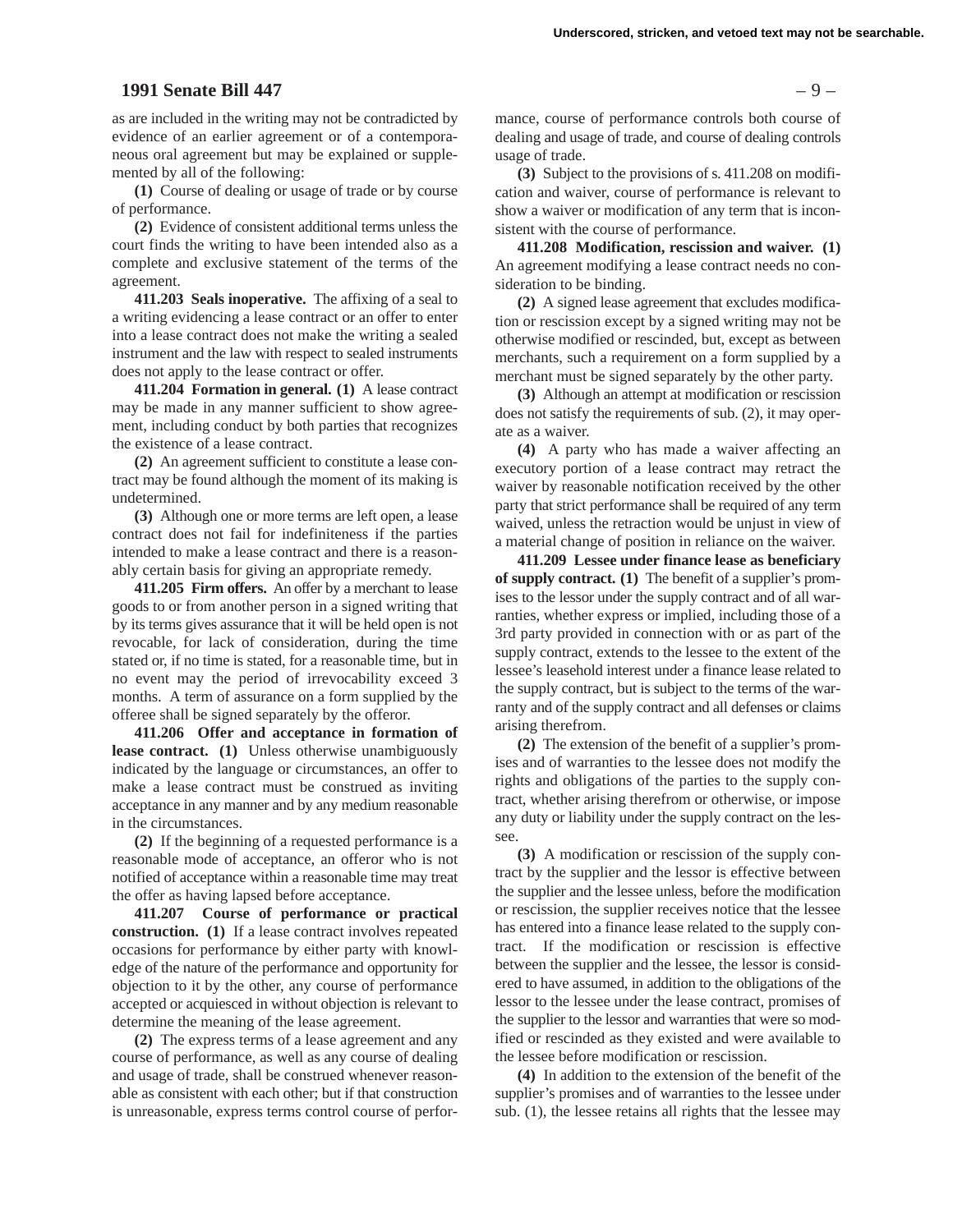have against the supplier which arise from an agreement between the lessee and the supplier or under other law.

**411.210 Express warranties. (1)** Express warranties by the lessor are created as follows:

(a) Any affirmation of fact or promise made by the lessor to the lessee that relates to the goods and becomes part of the basis of the bargain creates an express warranty that the goods will conform to the affirmation or promise.

(b) Any description of the goods that is made part of the basis of the bargain creates an express warranty that the goods will conform to the description.

(c) Any sample or model that is made part of the basis of the bargain creates an express warranty that the whole of the goods will conform to the sample or model.

**(2)** It is not necessary to the creation of an express warranty that the lessor use formal words, such as "warrant" or "guarantee", or that the lessor have a specific intention to make a warranty, but an affirmation merely of the value of the goods or a statement purporting to be merely the lessor's opinion or commendation of the goods does not create a warranty.

**411.211 Warranties against interference and against infringement; lessee's obligation against infringement.** (1) There is in a lease contract a warranty that for the lease term no person holds a claim to or interest in the goods that arose from an act or omission of the lessor, other than a claim by way of infringement or the like, that will interfere with the lessee's enjoyment of its leasehold interest.

**(2)** Except in a finance lease, there is in a lease contract by a lessor who is a merchant regularly dealing in goods of the kind a warranty that the goods are delivered free of the rightful claim of any person by way of infringement or the like.

**(3)** A lessee who furnishes specifications to a lessor or a supplier shall hold the lessor and the supplier harmless against any claim by way of infringement or the like that arises out of compliance with the specifications.

**411.212 Implied warranty of merchantability. (1)** Except in a finance lease, a warranty that the goods will be merchantable is implied in a lease contract if the lessor is a merchant with respect to goods of that kind.

**(2)** To be merchantable, goods shall meet all of the following minimum standards:

(a) Pass without objection in the trade under the description in the lease agreement.

(b) If fungible goods, be of fair average quality within the description.

(c) Be fit for the ordinary purposes for which goods of that type are used.

(d) Run, within the variation permitted by the lease agreement, of even kind, quality and quantity within each unit and among all units involved.

(e) Be adequately contained, packaged and labeled as the lease agreement requires.

# – 10 – **1991 Senate Bill 447**

(f) Conform to any promises or affirmations of fact made on the container or label.

**(3)** Other implied warranties may arise from course of dealing or usage of trade.

**411.213 Implied warranty of fitness for particular purpose.** Except in a finance lease, if the lessor when the lease contract is made has reason to know of any particular purpose for which the goods are required and that the lessee is relying on the lessor's skill or judgment to select or furnish suitable goods, there is in the lease contract an implied warranty that the goods will be fit for that purpose.

**411.214 Exclusion or modification of warranties. (1)** Words or conduct relevant to the creation of an express warranty and words or conduct tending to negate or limit a warranty shall be construed wherever reasonable as consistent with each other; but, subject to s. 411.202, negation or limitation is inoperative to the extent that the construction is unreasonable.

**(2)** Subject to sub. (3), to exclude or modify the implied warranty of merchantability or a part of it the language shall mention "merchantability", be by a writing and be conspicuous. Subject to sub. (3), to exclude or modify an implied warranty of fitness the exclusion shall be by a writing and be conspicuous. Language to exclude all implied warranties of fitness is sufficient if it is in writing, is conspicuous and states, for example, "There is no warranty that the goods will be fit for a particular purpose."

**(3)** Notwithstanding sub. (2), but subject to sub. (4), all of the following apply:

(a) Unless the circumstances indicate otherwise, all implied warranties are excluded by expressions such as "as is", or "with all faults", or by other language that in common understanding calls the lessee's attention to the exclusion of warranties and makes plain that there is no implied warranty, if in writing and conspicuous.

(b) If the lessee before entering into the lease contract examines the goods or the sample or model as fully as desired or refuses to examine the goods, there is no implied warranty with regard to defects that an examination ought in the circumstances to have revealed.

(c) An implied warranty may also be excluded or modified by course of dealing, course of performance, or usage of trade.

**(4)** To exclude or modify a warranty against interference or against infringement or any part of that warranty, the language shall be specific, be by a writing, and be conspicuous, unless the circumstances, including course of performance, course of dealing, or usage of trade, give the lessee reason to know that the goods are being leased subject to a claim or interest of any person.

**411.215 Cumulation and conflict of warranties express or implied.** Warranties, whether express or implied, shall be construed as consistent with each other and as cumulative, but if that construction is unreason-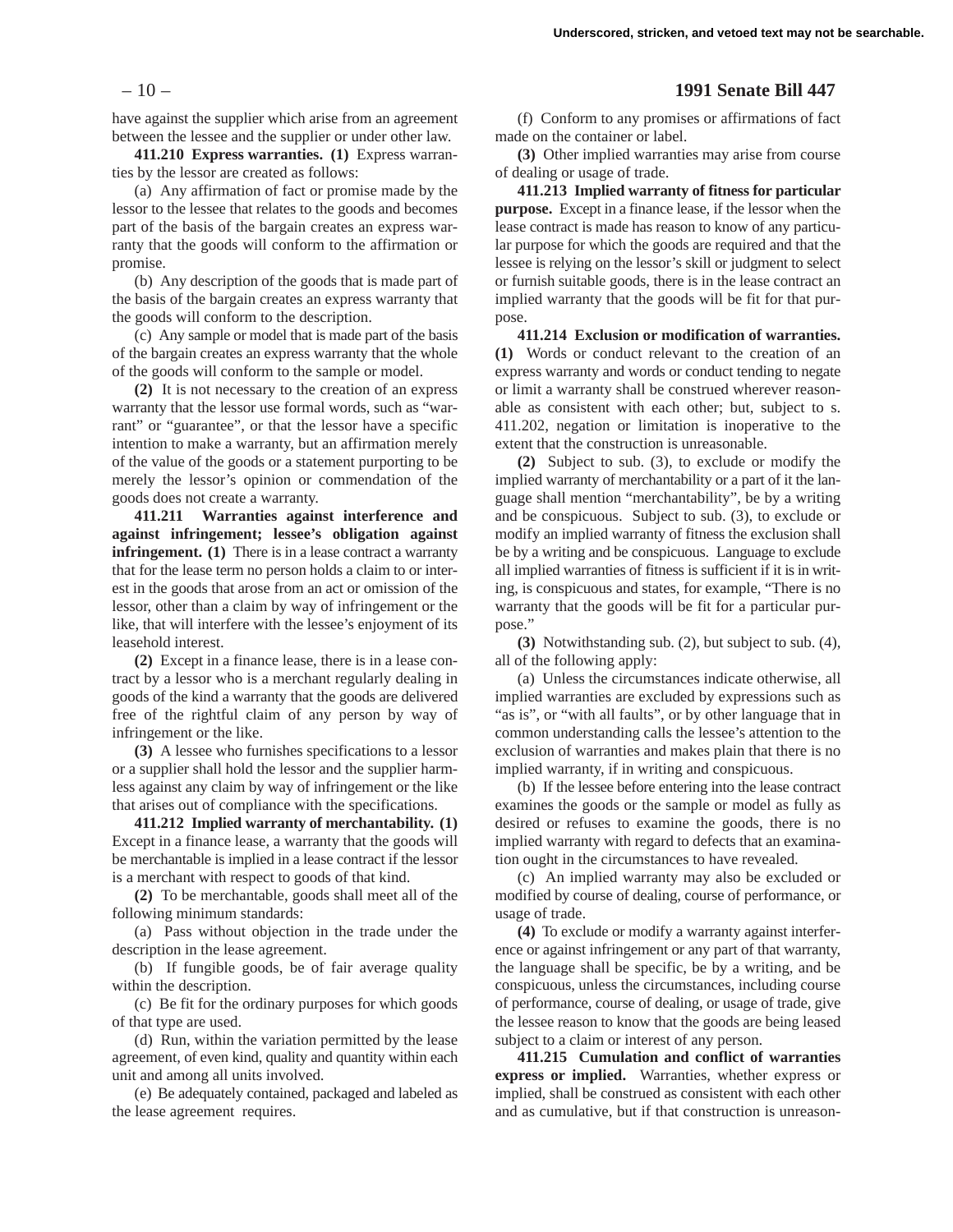### **1991 Senate Bill 447** – 11 –

able, the intention of the parties determines which warranty is dominant. In ascertaining that intention, all of the following apply:

**(1)** Exact or technical specifications displace an inconsistent sample or model or general language of description.

**(2)** A sample from an existing bulk displaces inconsistent general language of description.

**(3)** Express warranties displace inconsistent implied warranties other than an implied warranty of fitness for a particular purpose.

**411.216 Third–party beneficiaries of express and implied warranties.** A warranty to or for the benefit of a lessee under this chapter, whether express or implied, extends to any natural person who is in the family or household of the lessee or who is a guest in the lessee's home if it is reasonable to expect that the person may use, consume or be affected by the goods and who is injured in person by breach of the warranty. This section does not displace principles of law and equity that extend a warranty to or for the benefit of a lessee to other persons. The operation of this section may not be excluded, modified or limited, but an exclusion, modification or limitation of the warranty, including any with respect to rights and remedies, effective against the lessee is also effective against a beneficiary designated under this section.

**411.217 Identification.** Identification of goods as goods to which a lease contract refers may be made at any time and in any manner explicitly agreed to by the parties. In the absence of explicit agreement, identification occurs when any of the following occurs:

**(1)** The lease contract is made if the lease contract is for a lease of goods that are existing and identified.

**(2)** The goods are shipped, marked, or otherwise designated by the lessor as goods to which the lease contract refers, if the lease contract is for a lease of goods that are not existing and identified.

**(3)** The young are conceived, if the lease contract is for a lease of unborn young of animals.

**411.218 Insurance and proceeds. (1)** A lessee obtains an insurable interest when existing goods are identified to the lease contract even though the goods identified are nonconforming and the lessee has an option to reject them.

**(2)** If a lessee has an insurable interest only by reason of the lessor's identification of the goods, the lessor, until default or insolvency or notification to the lessee that identification is final, may substitute other goods for those identified.

**(3)** Notwithstanding a lessee's insurable interest under subs. (1) and (2), the lessor retains an insurable interest until an option to buy has been exercised by the lessee and risk of loss has passed to the lessee.

**(4)** Nothing in this section impairs an insurable interest recognized under any other statute or rule of law.

**(5)** The parties, by agreement, may determine that one or more parties have an obligation to obtain and, pay for insurance covering the goods and, by agreement, may determine the beneficiary of the proceeds of the insurance.

**411.219 Risk of loss. (1)** Except in the case of a finance lease, risk of loss is retained by the lessor and does not pass to the lessee. In the case of a finance lease, risk of loss passes to the lessee.

**(2)** Subject to s. 411.220, if risk of loss is to pass to the lessee and the time of passage is not stated, all of the following apply:

(a) If the lease contract requires or authorizes the goods to be shipped by carrier and the lease contract does not require delivery at a particular destination, the risk of loss passes to the lessee when the goods are delivered to the carrier; but if the lease contract does require delivery at a particular destination and the goods are tendered while in the possession of the carrier, the risk of loss passes to the lessee when the goods are so tendered as to enable the lessee to take delivery.

(b) If the goods are held by a bailee to be delivered without being moved, the risk of loss passes to the lessee on acknowledgment by the bailee of the lessee's right to possession of the goods.

(c) In any case not within par. (a) or (b), the risk of loss passes to the lessee on the lessee's receipt of the goods if the lessor, or, in the case of a finance lease, the supplier, is a merchant; otherwise the risk passes to the lessee on tender of delivery.

**411.220 Effect of default on risk of loss. (1)** If risk of loss is to pass to the lessee and the time of passage is not stated, all of the following apply:

(a) If a tender or delivery of goods so fails to conform to the lease contract as to give a right of rejection, the risk of their loss remains with the lessor, or, in the case of a finance lease, the supplier, until cure or acceptance.

(b) If the lessee rightfully revokes acceptance, the lessee, to the extent of any deficiency in his or her effective insurance coverage, may treat the risk of loss as having remained with the lessor from the beginning.

**(2)** Whether or not risk of loss is to pass to the lessee, if the lessee as to conforming goods already identified to a lease contract repudiates or is otherwise in default under the lease contract, the lessor, or, in the case of a finance lease, the supplier, to the extent of any deficiency in his or her effective insurance coverage may treat the risk of loss as resting on the lessee for a commercially reasonable time.

**411.221 Casualty to identified goods.** If a lease contract requires goods identified when the lease contract is made, and the goods suffer casualty without fault of the lessee, the lessor or the supplier before delivery, or the goods suffer casualty before risk of loss passes to the les-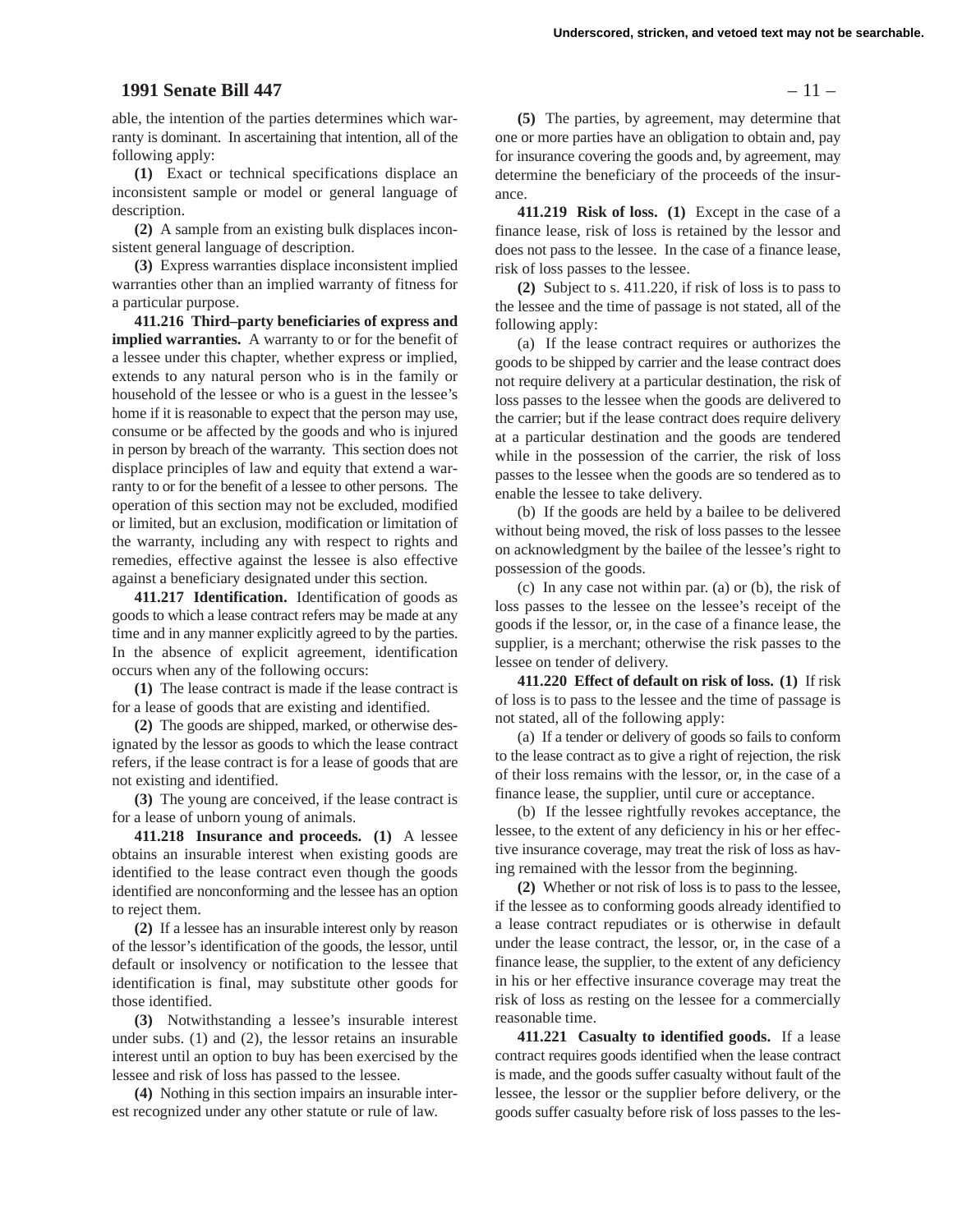### – 12 – **1991 Senate Bill 447**

see under the lease agreement or s. 411.219, then all of the following apply:

**(1)** If the loss is total, the lease contract is avoided.

**(2)** If the loss is partial or the goods have so deteriorated as to no longer conform to the lease contract, the lessee may nevertheless demand inspection and at his or her option either treat the lease contract as avoided or, except in a finance lease that is not a consumer lease, accept the goods with due allowance from the rent payable for the balance of the lease term for the deterioration or the deficiency in quantity but without further right against the lessor.

### SUBCHAPTER III

### EFFECT OF LEASE CONTRACT

**411.301 Enforceability of lease contract.** Except as otherwise provided in this chapter, a lease contract is effective and enforceable according to its terms between the parties, against purchasers of the goods and against creditors of the parties.

**411.302 Title to and possession of goods.** Except as otherwise provided in this chapter, this chapter applies whether the lessor or a 3rd party has title to the goods, and whether the lessor, the lessee, or a 3rd party has possession of the goods, notwithstanding any statute or rule of law that possession or the absence of possession is fraudulent.

**411.303 Alienability of party's interest under lease contract or of lessor's residual interest in goods; delegation of performance; transfer of rights. (1)** In this section, "creation of a security interest" includes the sale of a lease contract that is subject to ch. 409 under s. 409.102 (1) (b).

**(2)** Except as provided in subs. (3) and (4), a provision in a lease agreement that prohibits the voluntary or involuntary transfer, including a transfer by sale, sublease, creation or enforcement of a security interest, or attachment, levy, or other judicial process of an interest of a party under the lease contract or of the lessor's residual interest in the goods or that makes such a transfer an event of default, gives rise to the rights and remedies provided in sub. (5), but a transfer that is prohibited or is an event of default under the lease agreement is otherwise effective.

**(3)** A provision in a lease agreement that prohibits the creation or enforcement of a security interest in an interest of a party under the lease contract or in the lessor's residual interest in the goods, or that makes such a transfer an event of default, is not enforceable unless, and then only to the extent that, there is an actual transfer by the lessee of the lessee's right of possession or use of the goods in violation of the provision or an actual delegation of a material performance of either party to the lease contract in violation of the provision. Neither the granting nor the enforcement of a security interest in the lessor's interest under the lease contract or the lessor's residual interest in the goods is a transfer that materially impairs

the prospect of obtaining return performance by, materially changes the duty of, or materially increases the burden or risk imposed on the lessee within the purview of sub. (5) unless, and then only to the extent that, there is an actual delegation of a material performance of the lessor.

**(4)** A provision in a lease agreement that prohibits a transfer of a right to damages for default with respect to the whole lease contract or of a right to payment arising out of the transferor's due performance of the transferor's entire obligation, or that makes such a transfer an event of default, is not enforceable, and such a transfer is not a transfer that materially impairs the prospect of obtaining return performance by, materially changes the duty of, or materially increases the burden or risk imposed on, the other party to the lease contract within the purview of sub. (5).

**(5)** Subject to subs. (3) and (4):

(a) If a transfer is made which is made an event of default under a lease agreement, the party to the lease contract not making the transfer, unless that party waives the default or otherwise agrees, has the rights and remedies under s. 411.501 (2).

(b) If par. (a) is not applicable and if a transfer is made that is prohibited under a lease agreement or that materially impairs the prospect of obtaining return performance by, materially changes the duty of, or materially increases the burden or risk imposed on the other party to the lease contract, unless the party not making the transfer agrees at any time to the transfer in the lease contract or otherwise, then, except as limited by contract, all of the following apply:

1. The transferor is liable to the party not making the transfer for damages caused by the transfer to the extent that the damages could not reasonably be prevented by the party not making the transfer.

2. A court having jurisdiction may grant other appropriate relief, including cancellation of the lease contract or an injunction against the transfer.

**(6)** A transfer of "the lease" or of "all my rights under the lease", or a transfer in similar general terms is a transfer of rights and, unless the language or the circumstances, as in a transfer for security, indicate the contrary, the transfer is a delegation of duties by the transferor to the transferee. Acceptance by the transferee constitutes a promise by the transferee to perform those duties. The promise is enforceable by either the transferor or the other party to the lease contract.

**(7)** Unless otherwise agreed by the lessor and the lessee, a delegation of performance does not relieve the transferor as against the other party of any duty to perform or of any liability for default.

**(8)** In a consumer lease, to prohibit the transfer of an interest of a party under the lease contract or to make a transfer an event of default, the language must be specific, by a writing and conspicuous.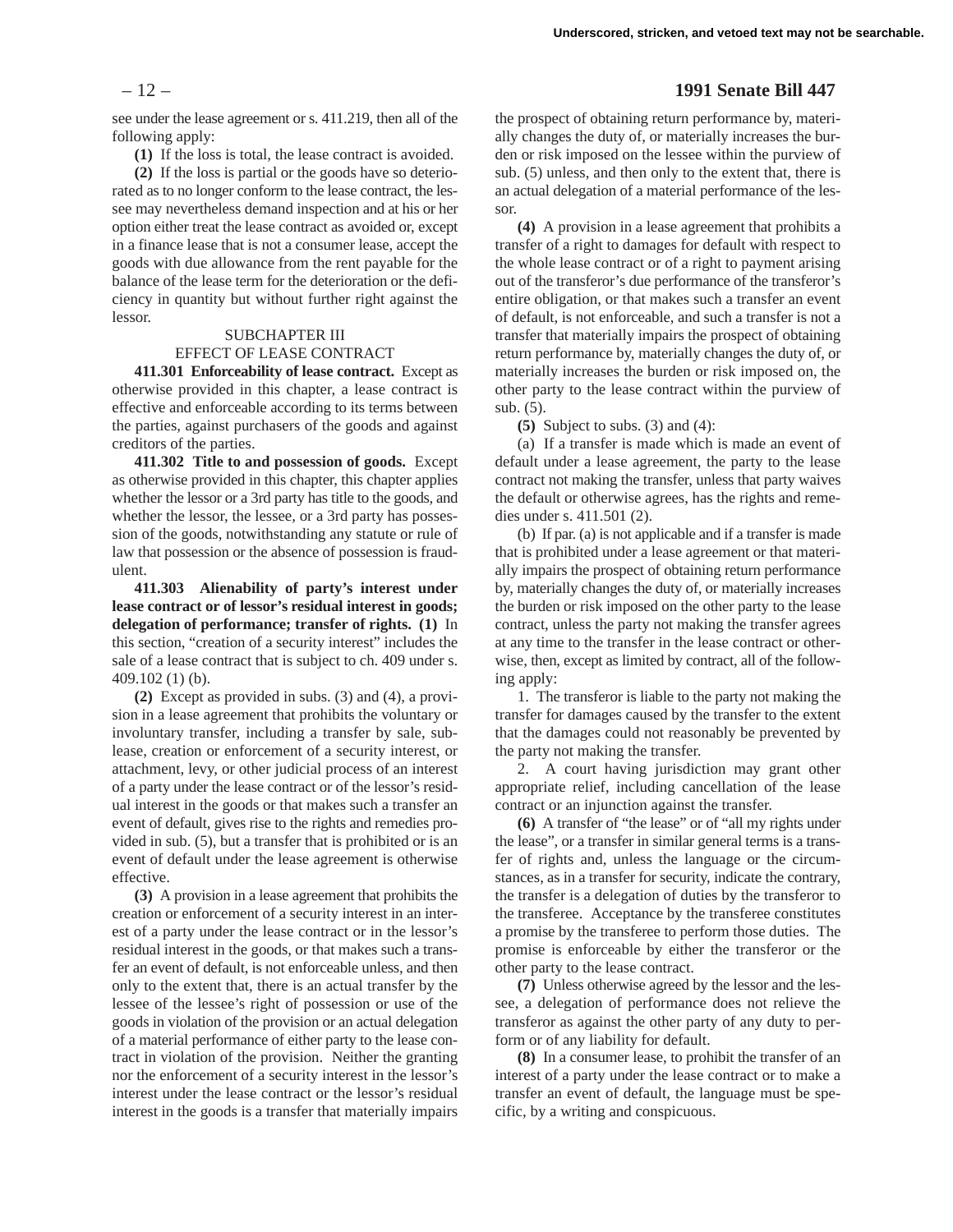### **1991 Senate Bill 447** – 13 –

**411.304 Subsequent lease of goods by lessor. (1)**

(a) Subject to s. 411.303, a subsequent lessee from a lessor of goods under an existing lease contract obtains, to the extent of the leasehold interest transferred, the leasehold interest in the goods that the lessor had or had power to transfer, and except as provided in sub. (2) and s. 411.527 (4), takes subject to the existing lease contract.

(b) A lessor with voidable title has power to transfer a good leasehold interest to a good faith subsequent lessee for value, but only to the extent set forth in par. (a).

(c) If goods have been delivered under a transaction of purchase, the lessor has that power even if any of the following occurs:

1. The lessor's transferor was deceived as to the identity of the lessor.

2. The delivery was in exchange for a check that is later dishonored.

3. It was agreed that the transaction was to be a cash sale.

4. The delivery was procured through fraud and is punishable under s. 943.20 or 943.34.

**(2)** A subsequent lessee in ordinary course of business from a lessor who is a merchant dealing in goods of that kind to whom the goods were entrusted by the existing lessee of that lessor before the interest of the subsequent lessee became enforceable against that lessor obtains, to the extent of the leasehold interest transferred, all of that lessor's and the existing lessee's rights to the goods, and takes free of the existing lease contract.

**(3)** A subsequent lessee from the lessor of goods that are subject to an existing lease contract and that are covered by a certificate of title issued under a statute of this state or of another jurisdiction takes no greater rights than those provided by this section and by the certificate of title statute.

**411.305 Sale or sublease of goods by lessee. (1)** (a) Subject to s. 411.303, a buyer or sublessee from the lessee of goods under an existing lease contract obtains, to the extent of the interest transferred, the leasehold interest in the goods that the lessee had or had power to transfer, and, except as provided in sub. (2) and s. 411.511 (4), takes subject to the existing lease contract.

(b) A lessee with a voidable leasehold interest has power to transfer a good leasehold interest to a good faith buyer for value or a good faith sublessee for value, but only to the extent set forth in par. (a).

(c) When goods have been delivered under a transaction of lease the lessee has that power even if any of the following occurs:

1. The lessor was deceived as to the identity of the lessee.

2. The delivery was in exchange for a check that is later dishonored.

3. The delivery was procured through fraud and is punishable under s. 943.20 or 943.34.

**(2)** A buyer in ordinary course of business or a sublessee in ordinary course of business from a lessee who is a merchant dealing in goods of that kind to whom the goods were entrusted by the lessor obtains, to the extent of the interest transferred, all of the lessor's and lessee's rights to the goods, and takes free of the existing lease contract.

**(3)** A buyer or sublessee from the lessee of goods that are subject to an existing lease contract and that are covered by a certificate of title issued under a statute of this state or of another jurisdiction takes no greater rights than those provided by this section and by the certificate of title statute.

**411.306 Priority of certain liens arising by operation of law.** If a person in the ordinary course of his or her business furnishes services or materials with respect to goods subject to a lease contract, a lien upon those goods in the possession of that person given by statute or rule of law for those materials or services takes priority over any interest of the lessor or lessee under the lease contract or this chapter unless the lien is created by statute and the statute provides otherwise or unless the lien is created by rule of law and the rule of law provides otherwise.

**411.307 Priority of liens arising by attachment or levy on, security interests in, and other claims to goods. (1)** Except as provided in s. 411.306, a creditor of a lessee takes subject to the lease contract.

**(2)** Except as provided in subs. (3) and (4) and ss. 411.306 and 411.308, a creditor of a lessor takes subject to the lease contract unless any of the following occurs:

(a) The creditor holds a lien that attached to the goods before the lease contract became enforceable.

(b) The creditor holds a security interest in the goods and the lessee did not give value and receive delivery of the goods without knowledge of the security interest.

(c) The creditor holds a security interest in the goods that was perfected before the lease contract became enforceable.

**(3)** A lessee in ordinary course of business takes the leasehold interest free of a security interest in the goods created by the lessor even though the security interest is perfected and the lessee knows of its existence.

**(4)** A lessee other than a lessee in ordinary course of business takes the leasehold interest free of a security interest to the extent that it secures future advances made after the secured party acquires knowledge of the lease or more than 45 days after the lease contract becomes enforceable, whichever occurs first, unless the future advances are made under a commitment entered into without knowledge of the lease and before the expiration of the 45–day period.

**411.308 Special rights of creditors. (1)** A creditor of a lessor in possession of goods subject to a lease contract may treat the lease contract as void if as against the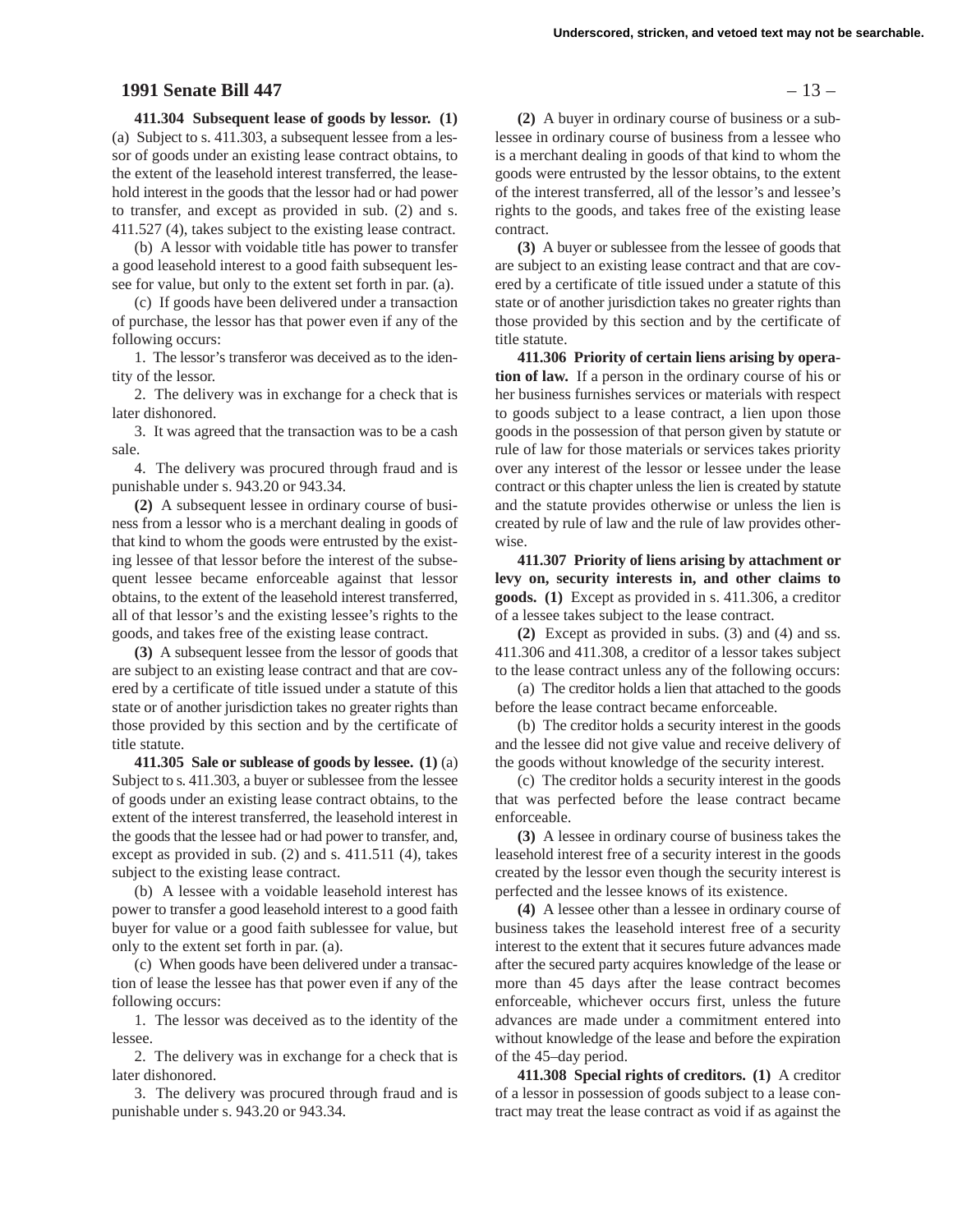creditor retention of possession by the lessor is fraudulent under any statute or rule of law, but retention of possession in good faith and current course of trade by the lessor for a commercially reasonable time after the lease contract becomes enforceable is not fraudulent.

**(2)** Nothing in this chapter impairs the rights of a creditor of a lessor if all of the following occur:

(a) The lease contract becomes enforceable, not in current course of trade but in satisfaction of or as security for a preexisting claim for money, security or the like.

(b) The lease contract is made under circumstances that under any statute or rule of law apart from this chapter would constitute the transaction a fraudulent transfer or voidable preference.

**(3)** A creditor of a seller may treat a sale or an identification of goods to a contract for sale as void if as against the creditor retention of possession by the seller is fraudulent under any statute or rule of law, but retention of possession of the goods under a lease contract entered into by the seller as lessee and the buyer as lessor in connection with the sale or identification of the goods is not fraudulent if the buyer bought for value and in good faith.

**411.309 Lessor's and lessee's rights when goods become fixtures. (1)** In this section:

(a) "Construction mortgage" means a mortgage that secures an obligation incurred for the construction of an improvement on land including the acquisition cost of the land, if the recorded writing so indicates.

(b) "Encumbrance" includes real estate mortgages and other liens on real estate and all other rights in real estate that are not ownership interests.

(c) "Fixture filing" means a filing, in the office where a mortgage on real estate would be filed or recorded, of a financing statement covering goods that are or are to become fixtures and conforming to the requirements of s. 409.402 (5).

(d) "Fixtures" means goods that become so related to particular real estate that an interest in them arises under real estate law.

(e) "Purchase money lease" means a lease unless the lessee has possession or use of the goods or the right to possession or use of the goods before the lease agreement is enforceable.

**(2)** Under this chapter a lease may be of goods that are fixtures or may continue in goods that become fixtures, but no lease exists under this chapter of ordinary building materials incorporated into an improvement on land.

**(3)** This chapter does not prevent creation of a lease of fixtures under real estate law.

**(4)** The perfected interest of a lessor of fixtures has priority over a conflicting interest of an encumbrancer or owner of the real estate if any of the following occurs:

(a) The lease is a purchase money lease, the conflicting interest of the encumbrancer or owner arises before the goods become fixtures, the interest of the lessor is

# – 14 – **1991 Senate Bill 447**

perfected by a fixture filing before the goods become fixtures or within 10 days thereafter, and the lessee has an interest of record in the real estate or is in possession of the real estate.

(b) The interest of the lessor is perfected by a fixture filing before the interest of the encumbrancer or owner is of record, the lessor's interest has priority over any conflicting interest of a predecessor in title of the encumbrancer or owner, and the lessee has an interest of record in the real estate or is in possession of the real estate.

**(5)** The interest of a lessor of fixtures, whether or not perfected, has priority over the conflicting interest of an encumbrancer or owner of the real estate if any of the following applies:

(a) The fixtures are readily removable factory or office machines, readily removable equipment that is not primarily used or leased for use in the operation of the real estate, or readily removable replacements of domestic appliances that are goods subject to a consumer lease, and before the goods become fixtures the lease contract is enforceable.

(b) The conflicting interest is a lien on the real estate obtained by legal or equitable proceedings after the lease contract is enforceable.

(c) The encumbrancer or owner consents in writing to the lease or disclaims an interest in the goods as fixtures.

(d) The lessee has a right to remove the goods as against the encumbrancer or owner. If the lessee's right to remove terminates, the priority of the interest of the lessor continues for a reasonable time.

**(6)** Notwithstanding sub. (4) (a) but otherwise subject to subs. (4) and (5), the interest of a lessor of fixtures, including the lessor's residual interest, is subordinate to the conflicting interest of an encumbrancer of the real estate under a construction mortgage recorded before the goods become fixtures if the goods become fixtures before the completion of the construction. To the extent given to refinance a construction mortgage, the conflicting interest of an encumbrancer of the real estate under a mortgage has this priority to the same extent as the encumbrancer of the real estate under the construction mortgage.

**(7)** In cases not within subs. (2) to (6), priority between the interest of a lessor of fixtures, including the lessor's residual interest, and the conflicting interest of an encumbrancer or owner of the real estate who is not the lessee is determined by the priority rules governing conflicting interests in real estate.

**(8)** If the interest of a lessor of fixtures, including the lessor's residual interest, has priority over all conflicting interests of all owners and encumbrancers of the real estate, the lessor or the lessee may on default, expiration, termination, or cancellation of the lease agreement, but subject to the lease agreement and this chapter, or, if necessary to enforce other rights and remedies of the lessor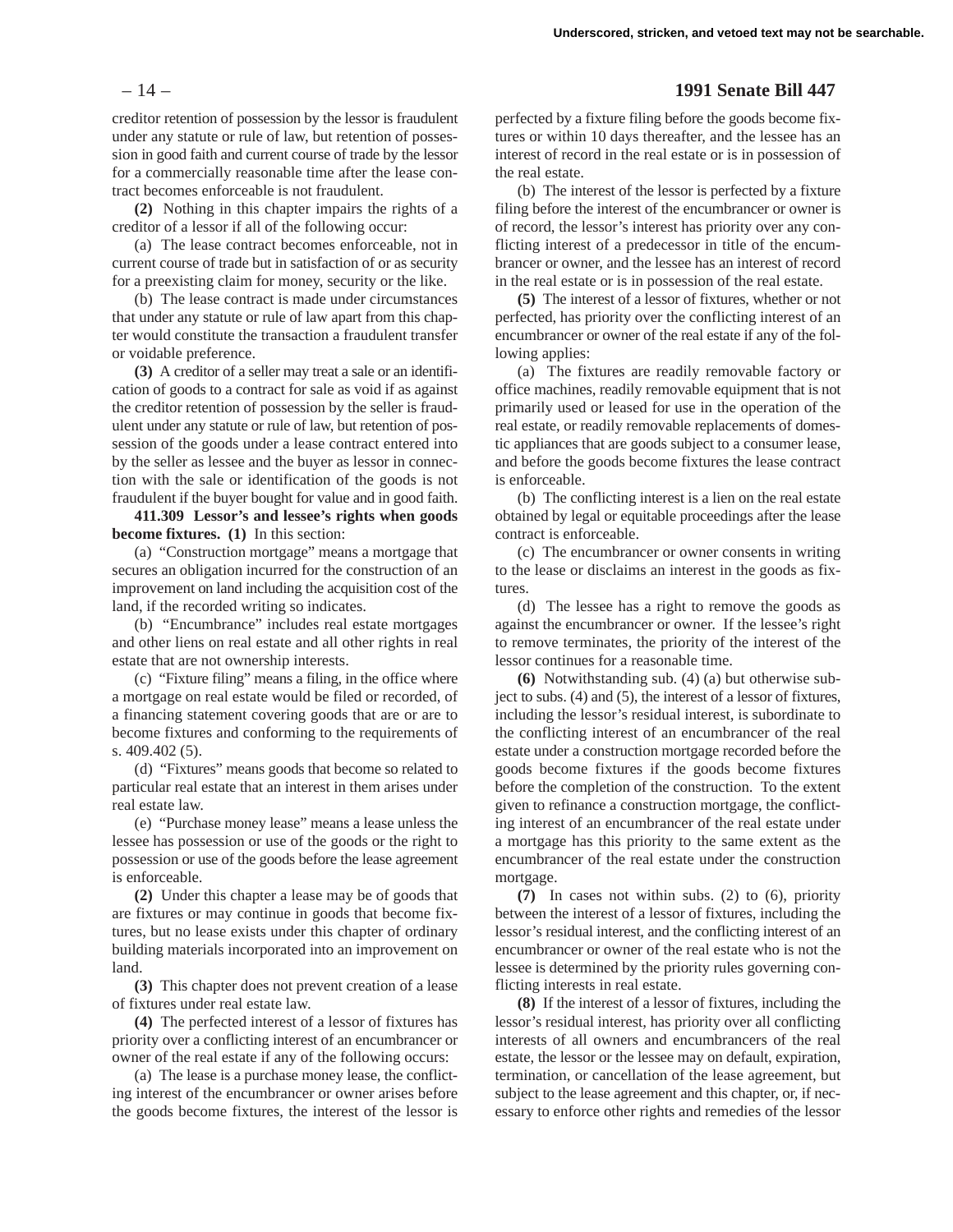# **1991 Senate Bill 447** – 15 –

or lessee under this chapter, remove the goods from the real estate, free and clear of all conflicting interests of all owners and encumbrancers of the real estate. The lessor or lessee shall reimburse any encumbrancer or owner of the real estate who is not the lessee and who has not otherwise agreed for the cost of repair of any physical injury, but not for any diminution in value of the real estate caused by the absence of the goods removed or by any necessity of replacing them. A person entitled to reimbursement may refuse permission to remove until the party seeking removal gives adequate security for the performance of this obligation.

**(9)** Even though the lease agreement does not create a security interest, the interest of a lessor of fixtures, including the lessor's residual interest, is perfected by filing a financing statement as a fixture filing for leased goods that are or are to become fixtures under ch. 409.

**411.310 Lessor's and lessee's rights when goods become accessions. (1)** In this section, "accessions" means goods that are installed in or affixed to other goods.

**(2)** The interest of a lessor or a lessee under a lease contract entered into before the goods become accessions is superior to all interests in the whole except as provided in sub. (4).

**(3)** The interest of a lessor or a lessee under a lease contract entered into when or after the goods become accessions is superior to all subsequently acquired interests in the whole except as provided in sub. (4) but is subordinate to interests in the whole existing when the lease contract was made unless the holders of such interests in the whole consent in writing to the lease or disclaim in writing an interest in the goods as part of the whole.

**(4)** The interest of a lessor or a lessee under a lease contract described in sub. (2) or (3) is subordinate to the interest of any of the following:

(a) A buyer in the ordinary course of business or a lessee in the ordinary course of business of any interest in the whole acquired after the goods become accessions.

(b) A creditor with a security interest in the whole perfected before the lease contract is made to the extent that the creditor makes subsequent advances without knowledge of the lease contract.

**(5)** When under subs. (2) and (4) or under subs. (3) and (4) a lessor or a lessee of accessions holds an interest that is superior to all interests in the whole, the lessor or the lessee may on default, expiration, termination or cancellation of the lease contract by the other party but subject to the lease contract and this chapter, or if necessary to enforce his or her other rights and remedies under this chapter, remove the goods from the whole, free and clear of all interests in the whole, but he or she shall reimburse any holder of an interest in the whole who is not the lessee and who has not otherwise agreed for the cost of repair of any physical injury but not for any diminution in value of the whole caused by the absence of the goods removed or

by any necessity for replacing them. A person entitled to reimbursement may refuse permission to remove until the party seeking removal gives adequate security for the performance of this obligation.

**411.311 Priority subject to subordination.** Nothing in this chapter prevents subordination by agreement by any person entitled to priority.

### SUBCHAPTER IV

PERFORMANCE OF LEASE CONTRACT: REPUDIATED, SUBSTITUTED AND EXCUSED

**411.401 Insecurity: adequate assurance of performance. (1)** A lease contract imposes an obligation on each party that the other's expectation of receiving due performance shall not be impaired.

**(2)** If reasonable grounds for insecurity arise with respect to the performance of either party, the insecure party may demand in writing adequate assurance of due performance. Until the insecure party receives that assurance, if commercially reasonable the insecure party may suspend any performance for which he or she has not already received the agreed return.

**(3)** A repudiation of the lease contract occurs if assurance of due performance adequate under the circumstances of the particular case is not provided to the insecure party within a reasonable time, not to exceed 30 days after receipt of a demand by the other party.

**(4)** Between merchants, the reasonableness of grounds for insecurity and the adequacy of any assurance offered shall be determined according to commercial standards.

**(5)** Acceptance of a nonconforming delivery or payment does not prejudice the aggrieved party's right to demand adequate assurance of future performance.

**411.402 Anticipatory repudiation.** If either party repudiates a lease contract with respect to a performance not yet due under the lease contract, the loss of which performance will substantially impair the value of the lease contract to the other, the aggrieved party may do any of the following:

**(1)** For a commercially reasonable time, await retraction of repudiation and performance by the repudiating party.

**(2)** Make demand under s. 411.401 and await assurance of future performance adequate under the circumstances of the particular case.

**(3)** Resort to any right or remedy upon default under the lease contract or this chapter, even though the aggrieved party has notified the repudiating party that the aggrieved party would await the repudiating party's performance and assurance and has urged retraction. In addition, whether or not the aggrieved party is pursuing one of the foregoing remedies, the aggrieved party may suspend performance or, if the aggrieved party is the lessor, proceed in accordance with s. 411.524.

**411.403 Retraction of anticipatory repudiation. (1)** Until the repudiating party's next performance is due,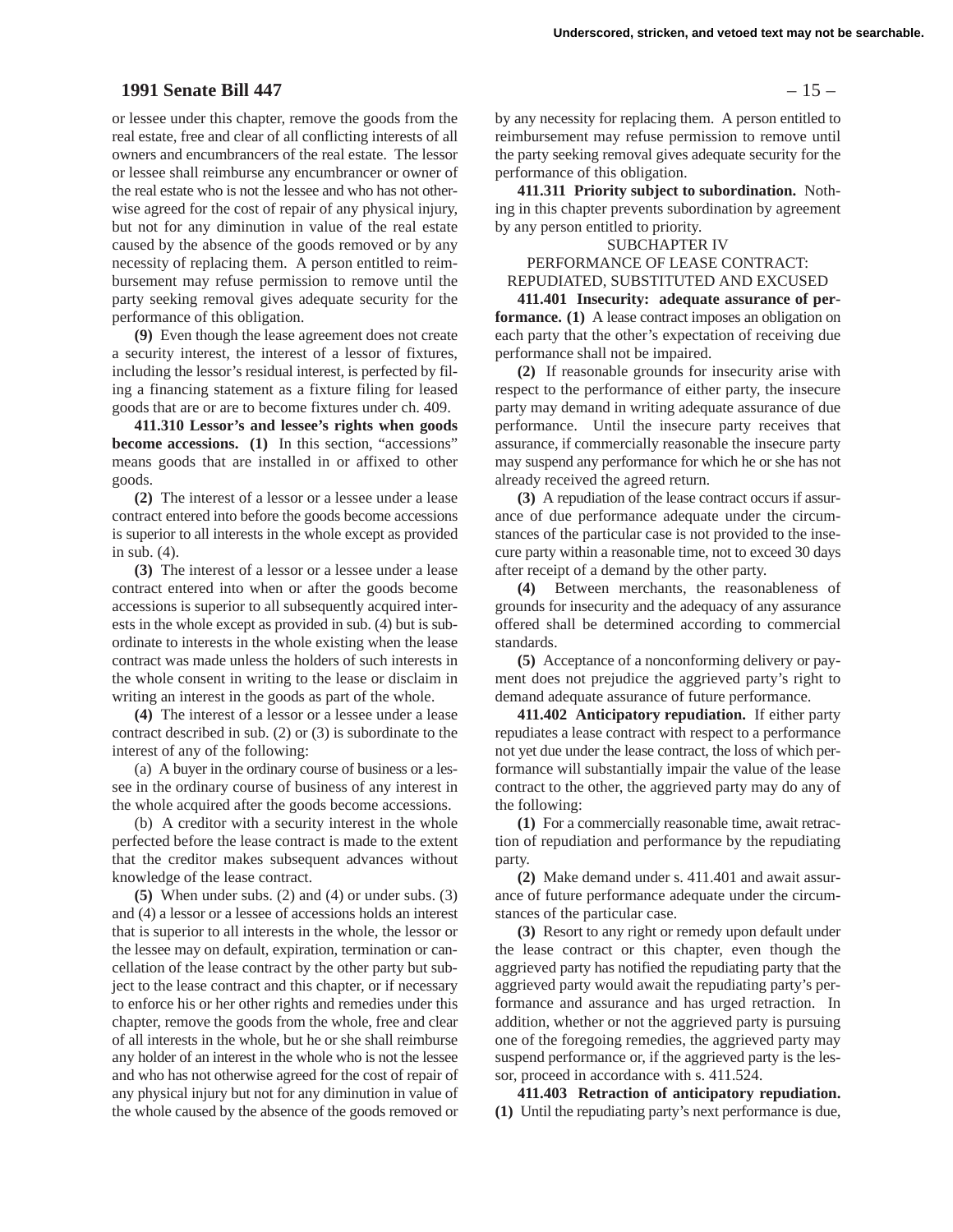the repudiating party may retract the repudiation unless the aggrieved party has, since the repudiation, canceled the lease contract or materially changed the aggrieved party's position or otherwise indicated that the aggrieved party considers the repudiation final.

**(2)** Retraction may be by any method that clearly indicates to the aggrieved party that the repudiating party intends to perform under the lease contract and includes any assurance demanded under s. 411.401.

**(3)** Retraction reinstates a repudiating party's rights under a lease contract with due excuse and allowance to the aggrieved party for any delay occasioned by the repudiation.

**411.404 Substituted performance. (1)** If without fault of the lessee, the lessor and the supplier, the agreed berthing, loading or unloading facilities fail or the agreed type of carrier becomes unavailable or the agreed manner of delivery otherwise becomes commercially impracticable, but a commercially reasonable substitute is available, the substitute performance shall be tendered and accepted.

**(2)** If the agreed means or manner of payment fails because of domestic or foreign governmental regulation, all of the following apply:

(a) The lessor may withhold or stop delivery or cause the supplier to withhold or stop delivery unless the lessee provides a means or manner of payment that is commercially a substantial equivalent.

(b) If delivery has already been taken, payment by the means or in the manner provided by the regulation discharges the lessee's obligation unless the regulation is discriminatory, oppressive or predatory.

**411.405 Excused performance.** Subject to s. 411.404 on substituted performance, the following apply:

**(1)** Delay in delivery or nondelivery in whole or in part by a lessor or a supplier who complies with subs. (2) and (3) is not a default under the lease contract if performance as agreed has been made impracticable by the occurrence of a contingency the nonoccurrence of which was a basic assumption on which the lease contract was made or by compliance in good faith with any applicable foreign or domestic governmental regulation or order, whether or not the regulation or order later proves to be invalid.

**(2)** If the causes mentioned in sub. (1) affect only part of the lessor's or the supplier's capacity to perform, he or she shall allocate production and deliveries among his or her customers but at his or her option may include regular customers not then under contract for sale or lease as well as his or her own requirements for further manufacture. He or she may allocate in any manner that is fair and reasonable.

**(3)** The lessor seasonably shall notify the lessee and in the case of a finance lease the supplier seasonably shall notify the lessor and the lessee, if known, that there will

# – 16 – **1991 Senate Bill 447**

be delay or nondelivery and, if allocation is required under sub. (2), of the estimated quota available for the lessee.

**411.406 Procedure on excused performance. (1)** If the lessee receives notification of a material or indefinite delay or an allocation justified under s. 411.405, the lessee may by written notification to the lessor as to any goods involved, and with respect to all of the goods if under an instalment lease contract the value of the whole lease contract is substantially impaired, do any of the following:

(a) Terminate the lease contract.

(b) Except in a finance lease that is not a consumer lease, modify the lease contract by accepting the available quota in substitution, with due allowance from the rent payable for the balance of the lease term for the deficiency but without further right against the lessor.

**(2)** If after receipt of a notification from the lessor under s. 411.405 the lessee fails to modify the lease agreement within a reasonable time not exceeding 30 days, the lease contract lapses with respect to any deliveries affected.

**411.407 Irrevocable promises: finance leases. (1)** In the case of a finance lease that is not a consumer lease, the lessee's promises under the lease contract become irrevocable and independent upon the lessee's acceptance of the goods.

**(2)** A promise that becomes irrevocable and independent under sub. (1) is effective and enforceable between the parties, and by or against 3rd parties including assignees of the parties, and is not subject to cancellation, termination, modification, repudiation, excuse or substitution without the consent of the party to whom the promise runs.

**(3)** This section does not affect the validity under any other law of a covenant in a lease contract making the lessee's promises irrevocable and independent upon the lessee's acceptance of the goods.

### SUBCHAPTER V **DEFAULT**

**411.501 Default: Procedure. (1)** Whether the lessor or the lessee is in default under a lease contract is determined by the lease agreement and this chapter.

**(2)** If the lessor or the lessee is in default under the lease contract, the party seeking enforcement has rights and remedies as provided in this chapter and, except as limited by this chapter, as provided in the lease agreement.

**(3)** If the lessor or the lessee is in default under the lease contract, the party seeking enforcement may reduce the party's claim to judgment, or otherwise enforce the lease contract by self–help or any available judicial procedure or nonjudicial procedure, including administrative proceeding, arbitration or the like, in accordance with this chapter.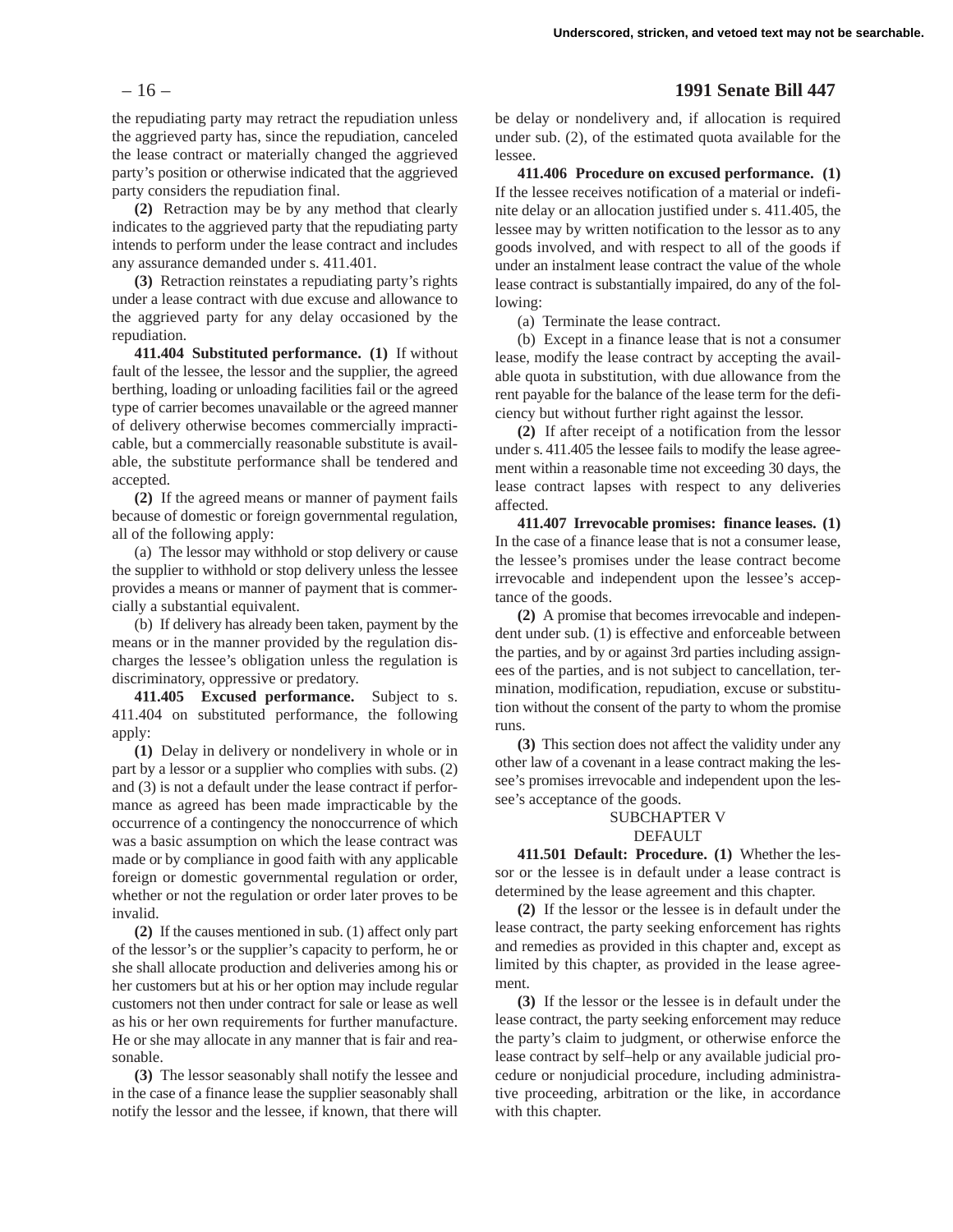# **1991 Senate Bill 447** – 17 –

**(4)** Except as otherwise provided in s. 401.106 (1), this chapter or the lease agreement, the rights and remedies in subs. (2) and (3) are cumulative.

**(5)** If the lease agreement covers both real property and goods, the party seeking enforcement may proceed under this subchapter as to the goods, or under other applicable law as to both the real property and the goods in accordance with that party's rights and remedies in respect of the real property, in which case this subchapter does not apply.

**411.502 Notice after default.** Except as otherwise provided in this chapter or the lease agreement, the lessor or lessee in default under the lease contract is not entitled to notice of default or notice of enforcement from the other party to the lease agreement.

**411.503 Modification or impairment of rights and remedies. (1)** Except as otherwise provided in this chapter, the lease agreement may include rights and remedies for default in addition to or in substitution for those provided in this chapter and may limit or alter the measure of damages recoverable under this chapter.

**(2)** Resort to a remedy provided under this chapter or in the lease agreement is optional unless the remedy is expressly agreed to be exclusive. If circumstances cause an exclusive or limited remedy to fail of its essential purpose, or if provision for an exclusive remedy is unconscionable, remedy may be had as provided in this chapter.

**(3)** Consequential damages may be liquidated under s. 411.504, or may otherwise be limited, altered or excluded unless the limitation, alteration or exclusion is unconscionable. Limitation, alteration or exclusion of consequential damages for injury to the person in the case of consumer goods is prima facie unconscionable but limitation, alteration or exclusion of damages where the loss is commercial is not prima facie unconscionable.

**(4)** Rights and remedies on default by the lessor or the lessee with respect to any obligation or promise that is collateral or ancillary to the lease contract are not impaired by this chapter.

**411.504 Liquidation of damages. (1)** Damages payable by either party for default, or for any other act or omission, including indemnity for loss or diminution of anticipated tax benefits or loss of or damage to the lessor's residual interest, may be liquidated in the lease agreement but only at an amount or by a formula that is reasonable in light of the then anticipated harm caused by the default or other act or omission.

**(2)** If the lease agreement provides for liquidation of damages, and the provision does not comply with sub. (1), or the provision is an exclusive or limited remedy that circumstances cause to fail of its essential purpose, remedy may be had as provided in this chapter.

**(3)** If the lessor justifiably withholds or stops delivery of goods because of the lessee's default or insolvency, the lessee is entitled to restitution of any amount by which

the sum of his or her payments exceeds any of the following:

(a) The amount to which the lessor is entitled by virtue of terms liquidating the lessor's damages in accordance with sub. (1).

(b) In the absence of terms liquidating the lessor's damages in accordance with sub. (1), 20% of the then present value of the total rent that the lessee was obligated to pay for the balance of the lease term, or, in the case of a consumer lease, the lesser of that amount or \$500.

**(4)** A lessee's right to restitution under sub. (3) is subject to offset to the extent that the lessor establishes all of the following:

(a) A right to recover damages under provisions of this chapter other than sub. (1).

(b) The amount or value of any benefits received by the lessee directly or indirectly by reason of the lease contract.

**411.505 Cancellation and termination and effect of cancellation, termination, rescission or fraud on rights and remedies. (1)** On cancellation of the lease contract, all obligations that are still executory on both sides are discharged, but any right based on earlier default or performance survives, and the canceling party also retains any remedy for default of the whole lease contract or any unperformed balance.

**(2)** On termination of the lease contract, all obligations that are still executory on both sides are discharged but any right based on earlier default or performance survives.

**(3)** Unless the contrary intention clearly appears, expressions of "cancellation", "rescission" or the like of the lease contract may not be construed as a renunciation or discharge of any claim in damages for an earlier default.

**(4)** Rights and remedies for material misrepresentation or fraud include all rights and remedies available under this chapter for default.

**(5)** Neither rescission nor a claim for rescission of the lease contract nor rejection or return of the goods may bar or be considered inconsistent with a claim for damages or other right or remedy.

**411.506 Statute of limitations. (1)** An action for default under a lease contract, including breach of warranty or indemnity, shall be commenced within 4 years after the cause of action accrued. By the original lease contract the parties may reduce the period of limitation to not less than one year.

**(2)** A cause of action for default accrues when the act or omission on which the default or breach of warranty is based is or should have been discovered by the aggrieved party, or when the default occurs, whichever is later. A cause of action for indemnity accrues when the act or omission on which the claim for indemnity is based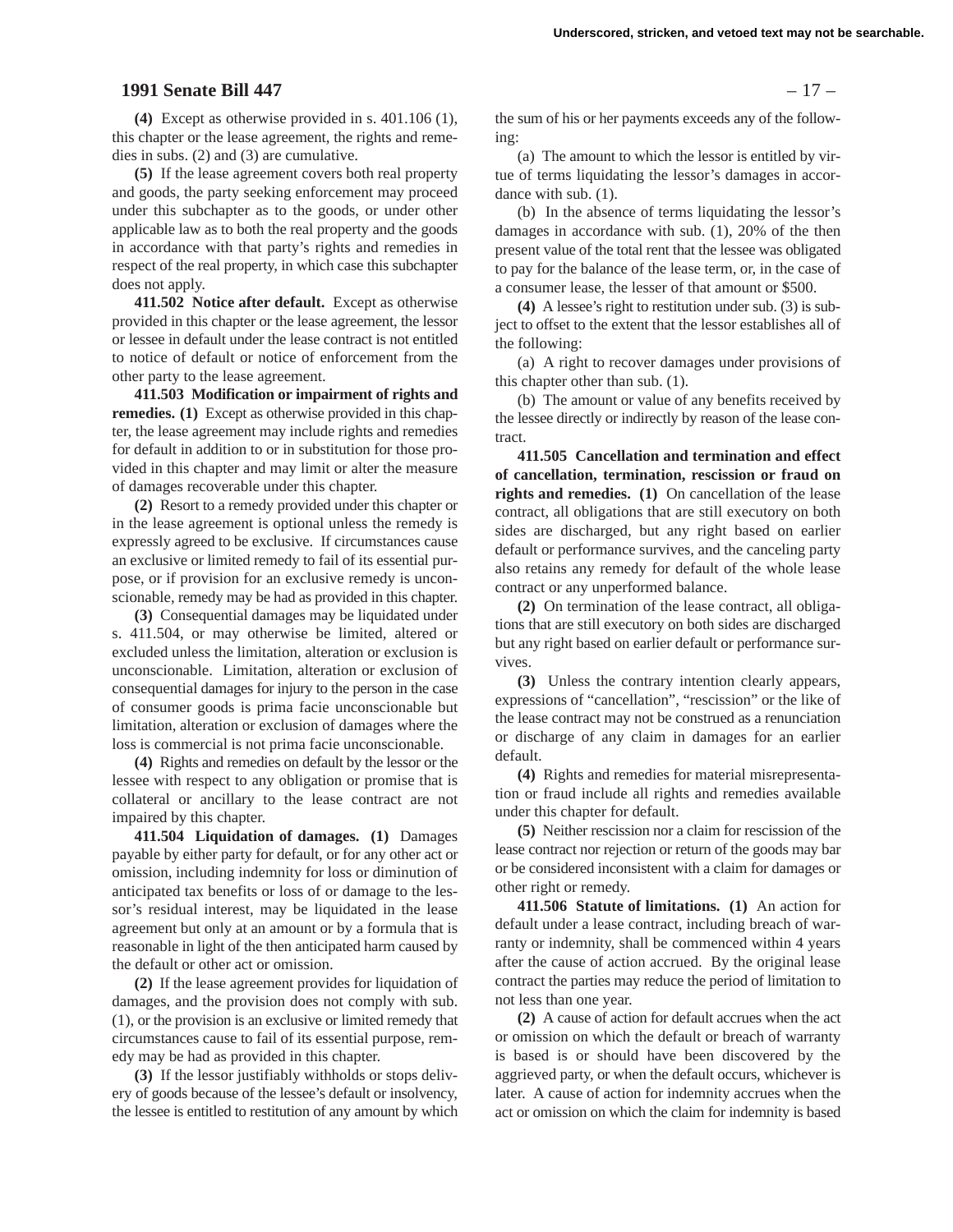is or should have been discovered by the indemnified party, whichever is later.

**(3)** If an action commenced within the time limit under sub. (1) is so terminated as to leave available a remedy by another action for the same default or breach of warranty or indemnity, the other action may be commenced after the expiration of the time limit and within 6 months after the termination of the first action unless the termination resulted from voluntary discontinuance or from dismissal for failure or neglect to prosecute.

**(4)** This section does not alter the law on tolling of the statute of limitations nor does it apply to a cause of action that accrues before the effective date of this subsection .... [revisor inserts date].

**411.507 Proof of market rent: time and place. (1)** Damages based on market rent are determined according to the rent for the use of the goods concerned for a lease term identical to the remaining lease term of the original lease agreement and prevailing at the times specified in ss. 411.519 and 411.528.

**(2)** If evidence of rent for the use of the goods concerned for a lease term identical to the remaining lease term of the original lease agreement and prevailing at the times or places described in this chapter is not readily available, the rent prevailing within any reasonable time before or after the time described or at any other place or for a different lease term that in commercial judgment or under usage of trade would serve as a reasonable substitute for the one described may be used, making any proper allowance for the difference, including the cost of transporting the goods to or from the other place.

**(3)** Evidence of a relevant rent prevailing at a time or place or for a lease term other than the one described in this chapter offered by one party is not admissible unless he or she has given the other party notice that the court finds sufficient to prevent unfair surprise.

**(4)** If the prevailing rent or value of any goods regularly leased in any established market is in issue, reports in official publications or trade journals or in newspapers or periodicals of general circulation published as the reports of that market are admissible in evidence. The circumstances of the preparation of the report may be shown to affect its weight but not its admissibility.

**411.508 Lessee's remedies. (1)** If a lessor fails to deliver the goods in conformity to the lease contract or repudiates the lease contract, or a lessee rightfully rejects the goods or justifiably revokes acceptance of the goods, then with respect to any goods involved, and with respect to all of the goods if under an instalment lease contract the value of the whole lease contract is substantially impaired, the lessor is in default under the lease contract and the lessee may do any of the following:

(a) Cancel the lease contract.

(b) Recover so much of the rent and security as has been paid and is just under the circumstances.

### – 18 – **1991 Senate Bill 447**

(c) Cover and recover damages as to all goods affected whether or not they have been identified to the lease contract, or recover damages for nondelivery.

(d) Exercise any other rights or pursue any other remedies provided in the lease contract.

**(2)** If a lessor fails to deliver the goods in conformity to the lease contract or repudiates the lease contract, in addition to the remedies under sub. (1), the lessee may do any of the following:

(a) If the goods have been identified, recover them.

(b) In a proper case, obtain specific performance or replevy the goods.

**(3)** If a lessor is otherwise in default under a lease contract, the lessee may exercise the rights and pursue the remedies provided in the lease contract, which may include a right to cancel the lease, and in s. 411.519 (3).

**(4)** If a lessor has breached a warranty, whether express or implied, the lessee may recover damages.

**(5)** On rightful rejection or justifiable revocation of acceptance, a lessee has a security interest in goods in the lessee's possession or control for any rent and security that has been paid and any expenses reasonably incurred in their inspection, receipt, transportation and care and custody and may hold those goods and dispose of them in good faith and in a commercially reasonable manner, subject to s. 411.527 (5).

**(6)** Subject to s. 411.407, a lessee, on notifying the lessor of the lessee's intention to do so, may deduct all or any part of the damages resulting from a default under the lease contract from any part of the rent still due under the same lease contract.

**411.509 Lessee's rights on improper delivery; rightful rejection. (1)** Subject to s. 411.510, if the goods or the tender or delivery fail in any respect to conform to the lease contract, the lessee may reject or accept the goods or accept any commercial unit or units and reject the rest of the goods.

**(2)** Rejection of goods is ineffective unless it is within a reasonable time after tender or delivery of the goods and the lessee seasonably notifies the lessor.

**411.510 Instalment lease contracts: rejection and default. (1)** Under an instalment lease contract a lessee may reject a delivery that is nonconforming if the nonconformity substantially impairs the value of that delivery and cannot be cured or the nonconformity is a defect in the required documents; but, if the nonconformity does not fall within sub. (2) and the lessor or the supplier gives adequate assurance of its cure, the lessee shall accept that delivery.

**(2)** Whenever nonconformity or default with respect to one or more deliveries substantially impairs the value of the instalment lease contract as a whole there is a default with respect to the whole. But, the aggrieved party reinstates the instalment lease contract as a whole if the aggrieved party accepts a nonconforming delivery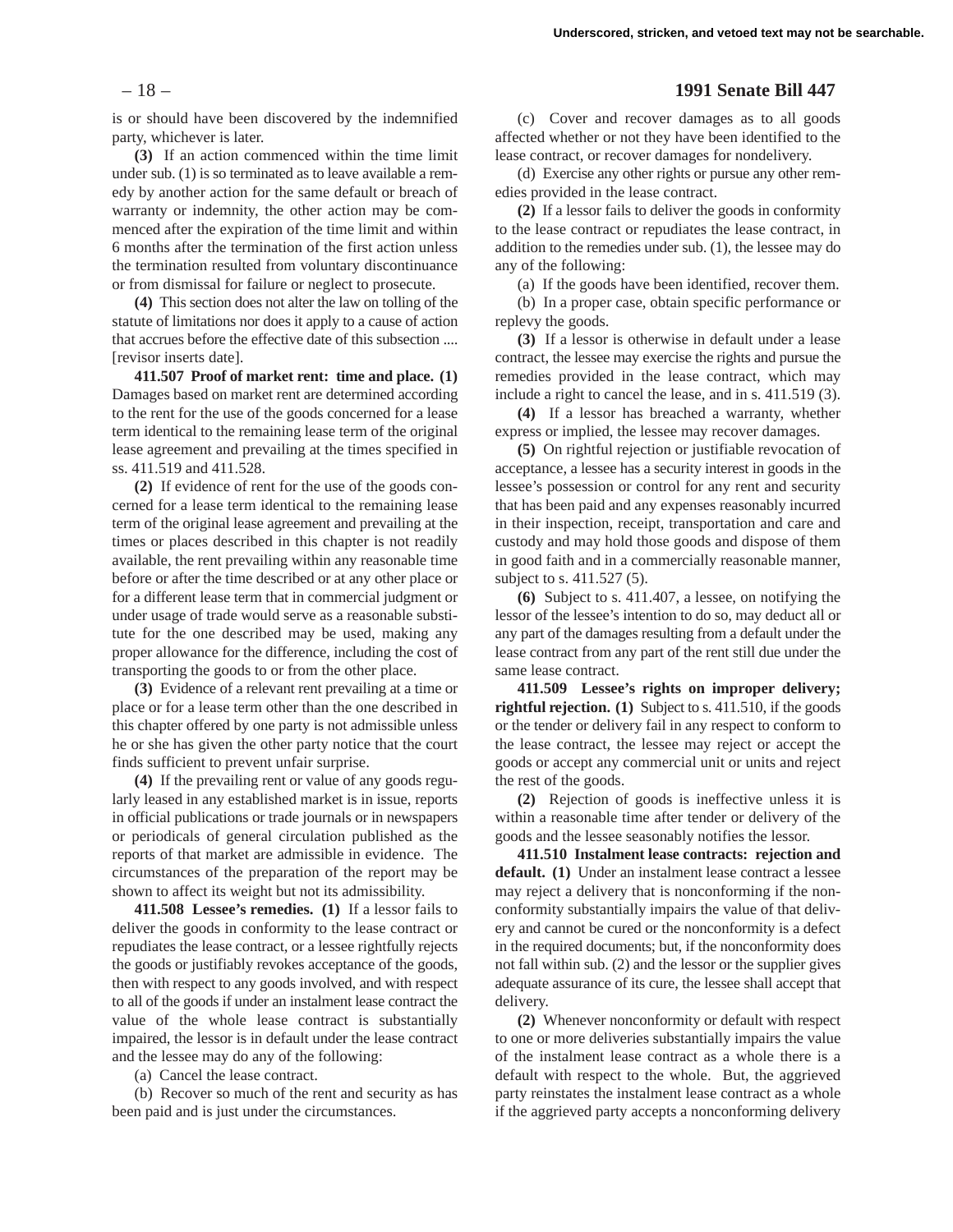### **1991 Senate Bill 447** – 19 –

without seasonably notifying of cancellation or brings an action with respect only to past deliveries or demands performance as to future deliveries.

**411.511 Merchant lessee's duties as to rightfully rejected goods. (1)** Subject to any security interest of a lessee, if a lessor or a supplier has no agent or place of business at the market of rejection, a merchant lessee, after rejection of goods in his or her possession or control, shall follow any reasonable instructions received from the lessor or the supplier with respect to the goods. In the absence of those instructions, a merchant lessee shall make reasonable efforts to sell, lease or otherwise dispose of the goods for the lessor's account if they threaten to decline in value speedily. Instructions are not reasonable if on demand indemnity for expenses is not forthcoming.

**(2)** If a merchant lessee disposes of goods under sub. (1) or any other lessee disposes of goods under s. 411.512 (1) (b), he or she is entitled to reimbursement either from the lessor or the supplier or out of the proceeds for reasonable expenses of caring for and disposing of the goods and, if the expenses include no disposition commission, to a commission as is usual in the trade, or if there is none, to a reasonable sum not exceeding 10% of the gross proceeds.

**(3)** In complying with this section or s. 411.512, the lessee is held only to good faith. Good faith conduct under this subsection is neither acceptance or conversion nor the basis of an action for damages.

**(4)** A purchaser who purchases in good faith from a lessee under this section or s. 411.512 takes the goods free of any rights of the lessor and the supplier even though the lessee fails to comply with one or more of the requirements of this chapter.

**411.512 Lessee's duties as to rightfully rejected goods. (1)** Except as otherwise provided with respect to goods that threaten to decline in value speedily and subject to any security interest of a lessee, all of the following apply:

(a) The lessee, after rejection of goods in the lessee's possession, shall hold them with reasonable care at the lessor's or the supplier's disposition for a reasonable time after the lessee's seasonable notification of rejection.

(b) If the lessor or the supplier gives no instructions within a reasonable time after notification of rejection, the lessee may store the rejected goods for the lessor's or the supplier's account or ship them to the lessor or the supplier or dispose of them for the lessor's or the supplier's account with reimbursement as provided in s. 411.511 (2).

(c) Except as provided in pars. (a) and (b), the lessee has no further obligations with regard to goods rightfully rejected.

**(2)** Action by the lessee under sub. (1) is not acceptance or conversion.

**411.513 Cure by lessor of improper tender or delivery; replacement. (1)** If any tender or delivery by the lessor or the supplier is rejected because the tender or delivery is nonconforming and the time for performance has not yet expired, the lessor or the supplier may seasonably notify the lessee of the lessor's or the supplier's intention to cure and may then make a conforming delivery within the time provided in the lease contract.

**(2)** If the lessee rejects a nonconforming tender that the lessor or the supplier had reasonable grounds to believe would be acceptable with or without money allowance, the lessor or the supplier may have a further reasonable time to substitute a conforming tender if he or she seasonably notifies the lessee.

**411.514 Waiver of lessee's objections. (1)** In rejecting goods, a lessee's failure to state a particular defect that is ascertainable by reasonable inspection precludes the lessee from relying on the defect to justify rejection or to establish default if any of the following circumstances exists:

(a) The lessor or the supplier could have cured the defect if the defect had been seasonably stated.

(b) Between merchants, the lessor or the supplier, after rejection, made a request in writing for a full and final written statement of all defects on which the lessee proposes to rely.

**(2)** A lessee's failure to reserve rights when paying rent or other consideration against documents precludes recovery of the payment for defects apparent on the face of the documents.

**411.515 Acceptance of goods. (1)** Acceptance of goods occurs after the lessee has a reasonable opportunity to inspect the goods and any of the following occurs:

(a) The lessee signifies or acts with respect to the goods in a manner that signifies to the lessor or the supplier that the goods are conforming or that the lessee will take or retain them in spite of their nonconformity.

(b) The lessee fails to make an effective rejection of the goods.

**(2)** Acceptance of a part of any commercial unit is acceptance of that entire unit.

**411.516 Effect of acceptance of goods; notice of default; burden of establishing default after acceptance; notice of claim or litigation to person answerable over. (1)** A lessee shall pay rent for any goods accepted in accordance with the lease contract, with due allowance for goods rightfully rejected or not delivered.

**(2)** A lessee's acceptance of goods precludes rejection of the goods accepted. In the case of a finance lease, if made with knowledge of a nonconformity, acceptance may not be revoked because of it. In any other case, if made with knowledge of a nonconformity, acceptance may not be revoked because of it unless the acceptance was on the reasonable assumption that the nonconformity would be seasonably cured. Acceptance does not of itself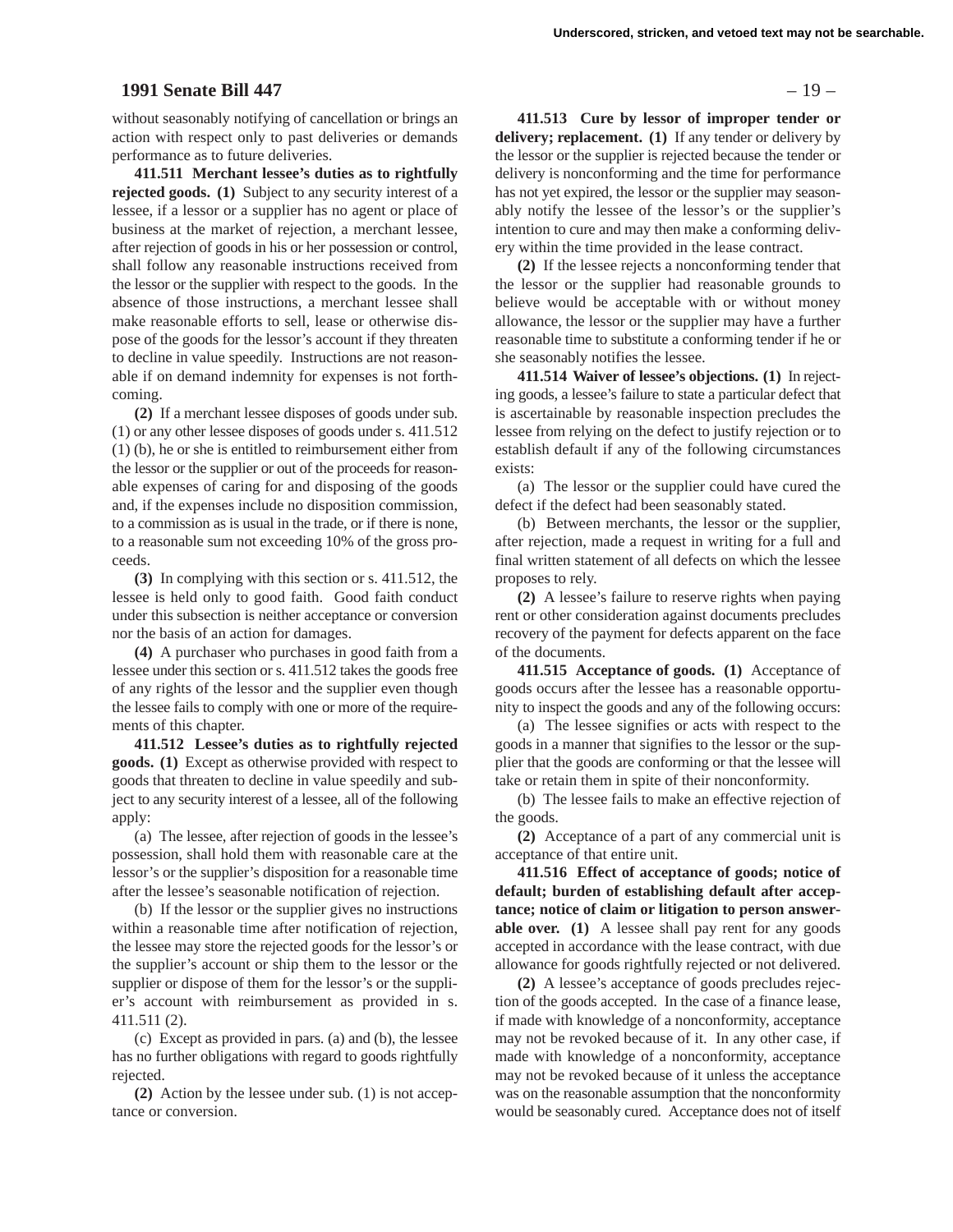impair any other remedy provided by this chapter or the lease agreement for nonconformity.

**(3)** If a tender has been accepted all of the following apply:

(a) Within a reasonable time after the lessee discovers or should have discovered any default, the lessee shall notify the lessor and the supplier, if any, or be barred from any remedy against the party not notified.

(b) Except in the case of a consumer lease, within a reasonable time after the lessee receives notice of litigation for infringement or the like the lessee shall notify the lessor or be barred from any remedy over for liability established by the litigation.

(c) The burden is on the lessee to establish any default.

**(4)** If a lessee is sued for breach of a warranty or other obligation for which a lessor or a supplier is answerable over, all of the following apply:

(a) The lessee may give the lessor or the supplier, or both, written notice of the litigation. If the notice states that the person notified may come in and defend and that if the person notified does not do so that person will be bound in any action against that person by the lessee by any determination of fact common to the 2 litigations, then, unless the person notified after seasonable receipt of the notice does come in and defend, that person is so bound.

(b) The lessor or the supplier may demand in writing that the lessee turn over control of the litigation including settlement if the claim is one for infringement or the like or else be barred from any remedy over. If the demand states that the lessor or the supplier agrees to bear all expense and to satisfy any adverse judgment, then, unless the lessee after seasonable receipt of the demand does turn over control, the lessee is so barred.

**(5)** Subsections (3) and (4) apply to any obligation of a lessee to hold the lessor or the supplier harmless against infringement or the like.

**411.517 Revocation of acceptance of goods. (1)** A lessee may revoke acceptance of a lot or commercial unit the nonconformity of which substantially impairs its value to the lessee if any of the following occurs:

(a) Except in the case of a finance lease, the lessee accepted the lot or commercial unit on the reasonable assumption that its nonconformity would be cured and it has not been seasonably cured.

(b) The lessee accepted the lot or commercial unit without discovery of the nonconformity if the lessee's acceptance was reasonably induced either by the lessor's assurances or, except in the case of a finance lease, by the difficulty of discovery before acceptance.

**(2)** Except in the case of a finance lease that is not a consumer lease, a lessee may revoke acceptance of a lot or commercial unit if the lessor defaults under the lease contract and the default substantially impairs the value of that lot or commercial unit to the lessee.

### – 20 – **1991 Senate Bill 447**

**(3)** If the lease agreement so provides, the lessee may revoke acceptance of a lot or commercial unit because of other defaults by the lessor.

**(4)** Revocation of acceptance shall occur within a reasonable time after the lessee discovers or should have discovered the ground for it and before any substantial change in the condition of the goods that is not caused by the nonconformity. Revocation is not effective until the lessee notifies the lessor.

**(5)** A lessee who revokes under this section has the same rights and duties with regard to the goods involved as if the lessee had rejected them.

**411.518 Cover; substitute goods. (1)** After a default by a lessor under the lease contract of the type described in s. 411.508 (1), or, if agreed, after other default by the lessor, the lessee may cover by making any purchase or lease of or contract to purchase or lease goods in substitution for those due from the lessor.

**(2)** Except as otherwise provided with respect to damages liquidated in the lease agreement or otherwise determined pursuant to agreement of the parties, if a lessee's cover is by a lease agreement substantially similar to the original lease agreement and the new lease agreement is made in good faith and in a commercially reasonable manner, the lessee may recover from the lessor as damages the present value, as of the date of the commencement of the term of the new lease agreement, of the rent under the new lease agreement applicable to that period of the new lease term which is comparable to the then remaining term of the original lease agreement minus the present value as of the same date of the total rent for the then remaining lease term of the original lease agreement and any incidental or consequential damages, less expenses saved in consequence of the lessor's default.

**(3)** If a lessee's cover is by lease agreement that for any reason does not qualify under sub. (2), or is by purchase or otherwise, the lessee may recover from the lessor as if the lessee had elected not to cover and s. 411.519 governs.

**411.519 Lessee's damages for nondelivery, repudiation, default and breach of warranty in regard to accepted goods. (1)** Except as otherwise provided with respect to damages liquidated in the lease agreement or otherwise determined pursuant to agreement of the parties, if a lessee elects not to cover or a lessee elects to cover and the cover is by lease agreement that does not qualify under s. 411.518 (2), or is by purchase or otherwise, the measure of damages for nondelivery or repudiation by the lessor or for rejection or revocation of acceptance by the lessee is the present value, as of the date of the default, of the then market rent minus the present value as of the same date of the original rent, computed for the remaining lease term of the original lease agreement, together with incidental and consequential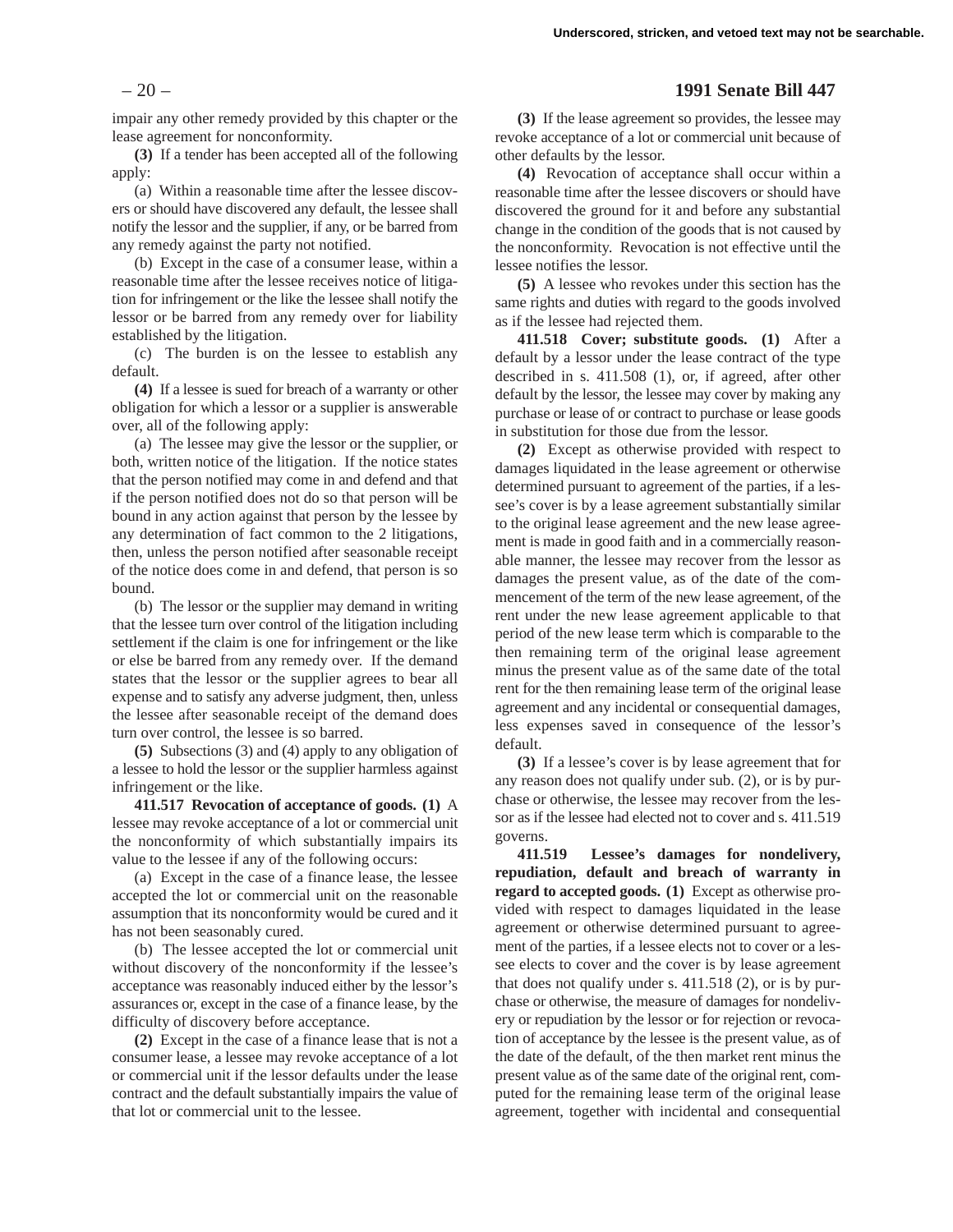# **1991 Senate Bill 447** – 21 –

damages, less expenses saved in consequence of the lessor's default.

**(2)** Market rent is determined as of the place for tender or, in cases of rejection after arrival or revocation of acceptance, as of the place of arrival.

**(3)** Except as otherwise agreed, if the lessee has accepted goods and given notification, the measure of damages for nonconforming tender or delivery or other default by a lessor is the loss resulting in the ordinary course of events from the lessor's default as determined in any manner that is reasonable together with incidental and consequential damages, less expenses saved in consequence of the lessor's default.

**(4)** Except as otherwise agreed, the measure of damages for breach of warranty is the present value at the time and place of acceptance of the difference between the value of the use of the goods accepted and the value if they had been as warranted for the lease term, unless special circumstances show proximate damages of a different amount, together with incidental and consequential damages, less expenses saved in consequence of the lessor's default or breach of warranty.

**411.520 Lessee's incidental and consequential damages. (1)** Incidental damages resulting from a lessor's default include expenses reasonably incurred in inspection, receipt, transportation and care and custody of goods rightfully rejected or goods the acceptance of which is justifiably revoked, any commercially reasonable charges, expenses or commissions in connection with effecting cover, and any other reasonable expense incident to the default.

**(2)** Consequential damages resulting from a lessor's default include all of the following:

(a) Any loss resulting from general or particular requirements and needs of which the lessor at the time of contracting had reason to know and that could not reasonably be prevented by cover or otherwise.

(b) Injury to person or property proximately resulting from any breach of warranty.

**411.521 Lessee's right to specific performance or replevin. (1)** Specific performance may be decreed if the goods are unique or may be decreed in other proper circumstances.

**(2)** A decree for specific performance may include any terms and conditions as to payment of the rent, damages or other relief that the court considers just.

**(3)** A lessee has a right of replevin, claim and delivery, or the like for goods identified to the lease contract if after reasonable effort the lessee is unable to effect cover for those goods or the circumstances reasonably indicate that the effort will be unavailing.

**411.522 Lessee's right to goods on lessor's insolvency. (1)** Subject to sub. (2) and even though the goods have not been shipped, a lessee who has paid a part or all of the rent and security for goods identified to a lease contract on making and keeping good a tender of any unpaid

portion of the rent and security due under the lease contract may recover the goods identified from the lessor if the lessor becomes insolvent within 10 days after receipt of the first instalment of rent and security.

**(2)** A lessee acquires the right to recover goods identified to a lease contract only if they conform to the lease contract.

**411.523 Lessor's remedies. (1)** If a lessee wrongfully rejects or revokes acceptance of goods or fails to make a payment when due or repudiates with respect to a part or the whole, then, with respect to any goods involved, and with respect to all of the goods if under an instalment lease contract the value of the whole lease contract is substantially impaired, the lessee is in default under the lease contract and the lessor may do any of the following:

(a) Cancel the lease contract.

(b) Proceed respecting goods not identified to the lease contract.

(c) Withhold delivery of the goods and take possession of goods previously delivered.

(d) Stop delivery of the goods by any bailee.

(e) Dispose of the goods and recover damages, or retain the goods and recover damages, or in a proper case recover rent.

(f) Exercise any other rights or pursue any other remedies provided in the lease contract.

**(2)** If a lessor does not fully exercise a right or obtain a remedy to which the lessor is entitled under sub. (1), the lessor may recover the loss resulting in the ordinary course of events from the lessee's default as determined in any reasonable manner, together with incidental damages, less expenses saved in consequence of the lessee's default.

**(3)** If a lessee is otherwise in default under a lease contract, the lessor may exercise the rights and pursue the remedies provided in the lease contract, which may include a right to cancel the lease. In addition, unless otherwise provided in the lease contract the lessor may do any of the following:

(a) If the default substantially impairs the value of the lease contract to the lessor, exercise the rights and pursue the remedies provided in sub. (1) or (2).

(b) If the default does not substantially impair the value of the lease contract to the lessor, recover as provided in sub. (2).

**411.524 Lessor's right to identify goods to lease contract. (1)** After default by the lessee under the lease contract of the type described in s.  $411.523$  (1) or (3) (a) or, if agreed, after other default by the lessee, the lessor may do any of the following:

(a) Identify to the lease contract conforming goods not already identified if, when the lessor learned of the default, they were in the lessor's or the supplier's possession or control.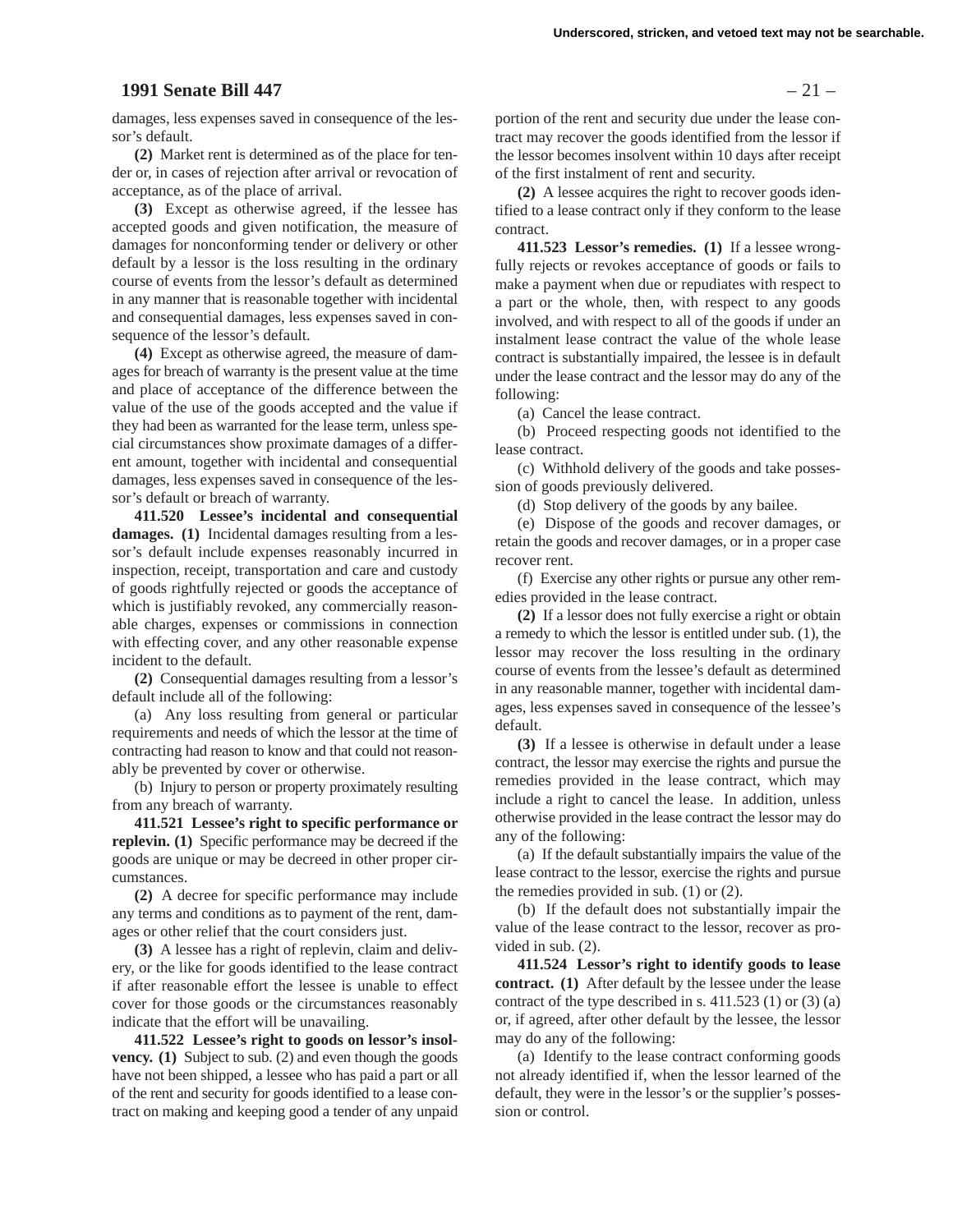(b) Dispose of goods that demonstrably have been intended for the particular lease contract even though those goods are unfinished.

**(2)** If the goods are unfinished, in the exercise of reasonable commercial judgment for the purposes of avoiding loss and of effective realization, an aggrieved lessor or the supplier may complete manufacture and wholly identify the goods to the lease contract, cease manufacture and lease, sell or otherwise dispose of the goods for scrap or salvage value or proceed in any other reasonable manner.

**411.525 Lessor's right to possession of goods. (1)** If a lessor discovers that the lessee is insolvent, the lessor may refuse to deliver the goods.

**(2)** After a default by the lessee under the lease contract of the type described in s.  $411.523(1)$  or  $(3)(a)$  or, if agreed, after other default by the lessee, the lessor has the right to take possession of the goods. If the lease contract so provides, the lessor may require the lessee to assemble the goods and make them available to the lessor at a place designated by the lessor that is reasonably convenient to both parties. Without removal, the lessor may render unusable any goods employed in trade or business, and may dispose of goods on the lessee's premises.

**(3)** The lessor may proceed under sub. (2) without judicial process if it can be done without breach of the peace or the lessor may proceed by action.

**411.526 Lessor's stoppage of delivery in transit or otherwise. (1)** A lessor may stop delivery of goods in the possession of a carrier or other bailee if the lessor discovers that the lessee is insolvent and may stop delivery of carload, truckload, planeload or larger shipments of express or freight if the lessee repudiates or fails to make a payment due before delivery, whether for rent, security or otherwise under the lease contract, or for any other reason the lessor has a right to withhold or take possession of the goods.

**(2)** In pursuing its remedies under sub. (1), the lessor may stop delivery until any of the following occurs:

(a) Receipt of the goods by the lessee.

(b) Acknowledgment to the lessee by any bailee of the goods, except a carrier, that the bailee holds the goods for the lessee.

(c) Acknowledgment to the lessee by a carrier via reshipment or as warehouse keeper that the carrier holds the goods for the lessee.

**(3)** (a) To stop delivery, a lessor shall so notify as to enable the bailee by reasonable diligence to prevent delivery of the goods.

(b) After notification, the bailee shall hold and deliver the goods according to the directions of the lessor, but the lessor is liable to the bailee for any ensuing charges or damages.

(c) A carrier who has issued a nonnegotiable bill of lading is not obliged to obey a notification to stop received from a person other than the consignor.

# – 22 – **1991 Senate Bill 447**

**411.527 Lessor's rights to dispose of goods. (1)** After a default by a lessee under the lease contract of the type described in s.  $411.523$  (1) or (3) (a) or after the lessor refuses to deliver or takes possession of goods, or, if agreed, after other default by a lessee, the lessor may dispose of the goods concerned or the undelivered balance of the goods by lease, sale or otherwise.

**(2)** Except as otherwise provided with respect to damages liquidated in the lease agreement or otherwise determined pursuant to agreement of the parties, if the disposition is by lease agreement substantially similar to the original lease agreement and the new lease agreement is made in good faith and in a commercially reasonable manner, the lessor may recover from the lessee as damages accrued and unpaid rent as of the date of the commencement of the term of the new lease agreement, the present value, as of the same date, of the total rent for the then remaining lease term of the original lease agreement minus the present value, as of the same date, of rent under the new lease agreement applicable to that period of the new lease term which is comparable to the then remaining term of the original lease agreement, and any incidental damages allowed under s. 411.530, less expenses saved in consequence of the lessee's default.

**(3)** If the lessor's disposition is by lease agreement that does not qualify under sub. (2), or is by sale or otherwise, the lessor may recover from the lessee as if the lessor had elected not to dispose of the goods and s. 411.528 governs.

**(4)** A subsequent buyer or lessee who buys or leases from the lessor in good faith for value as a result of a disposition under this section takes the goods free of the original lease contract and of any rights of the original lessee even though the lessor fails to comply with one or more of the requirements of this chapter.

**(5)** The lessor is not accountable to the lessee for any profit made on any disposition. A lessee who rightfully rejects or justifiably revokes acceptance shall account to the lessor for any excess over the amount of the lessee's security interest.

**411.528 Lessor's damages for nonacceptance, failure to pay, repudiation or other default. (1)** Except as otherwise provided with respect to damages liquidated in the lease agreement or otherwise determined pursuant to agreement of the parties, if a lessor elects to retain the goods or a lessor elects to dispose of the goods and the disposition is by lease agreement that does not qualify under s. 411.527 (2), or is by sale or otherwise, the lessor may recover from the lessee all of the following as damages for a default of the type described in s. 411.523 (1) or (3) (a), or, if agreed, for other default of the lessee:

(a) Accrued and unpaid rent as of the date of default if the lessee has never taken possession of the goods, or, if the lessee has taken possession of the goods, as of the date that the lessor repossesses the goods or an earlier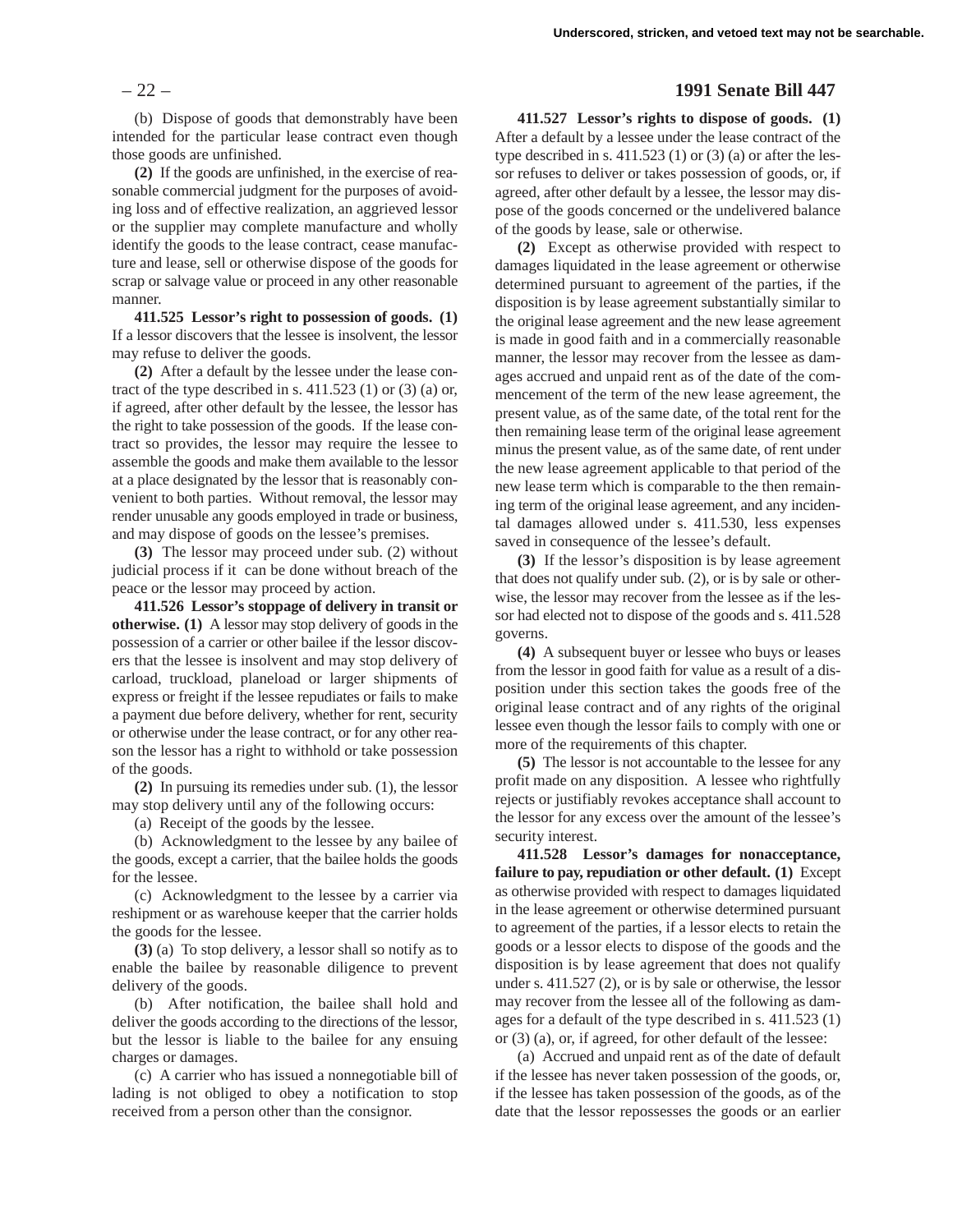# **1991 Senate Bill 447** – 23 –

date on which the lessee makes a tender of the goods to the lessor.

(b) The present value as of the date determined under par. (a) of the total rent for the then remaining lease term of the original lease agreement minus the present value as of the same date of the market rent at the place where the goods are located computed for the same lease term.

(c) Any incidental damages allowed under s. 411.530, less expenses saved in consequence of the lessee's default.

**(2)** If the measure of damages provided in sub. (1) is inadequate to put a lessor in as good a position as performance would have, the measure of damages is the present value of the profit, including reasonable overhead, that the lessor would have made from full performance by the lessee, together with any incidental damages allowed under s. 411.530, due allowance for costs reasonably incurred and due credit for payments or proceeds of disposition.

**411.529 Lessor's action for the rent. (1)** After default by the lessee under the lease contract of the type described in s. 411.523 (1) or (3) (a) or, if agreed, after other default by the lessee, if the lessor complies with sub. (2), all of the following apply:

(a) For goods accepted by the lessee and not repossessed by or tendered to the lessor and for conforming goods lost or damaged within a commercially reasonable time after risk of loss passes to the lessee, the lessor may recover from the lessee as damages accrued and unpaid rent as of the date of entry of judgment in favor of the lessor, the present value as of the same date of the rent for the then remaining lease term of the lease agreement, and any incidental damages allowed under s. 411.530, less expenses saved in consequence of the lessee's default.

(b) For goods identified to the lease contract if the lessor is unable after reasonable effort to dispose of them at a reasonable price or the circumstances reasonably indicate that that effort will be unavailing, the lessor may recover from the lessee as damages accrued and unpaid rent as of the date of entry of judgment in favor of the lessor, the present value as of the same date of the rent for the then remaining lease term of the lease agreement, and any incidental damages allowed under s. 411.530, less expenses saved in consequence of the lessee's default.

**(2)** Except as provided in sub. (3), the lessor shall hold for the lessee for the remaining lease term of the lease agreement any goods that have been identified to the lease contract and are in the lessor's control.

**(3)** The lessor may dispose of the goods at any time before collection of the judgment for damages obtained under sub. (1). If the disposition is before the end of the remaining lease term of the lease agreement, the lessor's recovery against the lessee for damages is governed by s. 411.527 or 411.528, and the lessor will cause an appropriate credit to be provided against a judgment for damages

**(4)** Payment of the judgment for damages obtained under sub. (1) entitles the lessee to the use and possession of the goods not then disposed of for the remaining lease term of and in accordance with the lease agreement.

**(5)** After default by the lessee under the lease contract of the type described in s.  $411.523$  (1) or (3) (a) or, if agreed, after other default by the lessee, a lessor who is held not entitled to rent under this section shall nevertheless be awarded damages for nonacceptance under s. 411.527 or 411.528.

**411.530 Lessor's incidental damages.** Incidental damages to an aggrieved lessor include any commercially reasonable charges, expenses or commissions incurred in stopping delivery, in the transportation, care and custody of goods after the lessee's default, in connection with return or disposition of the goods, or otherwise resulting from the default.

**411.531 Standing to sue 3rd parties for injury to goods. (1)** If a 3rd party so deals with goods that have been identified to a lease contract as to cause actionable injury to a party to the lease contract, all of the following apply:

(a) The lessor has a right of action against the 3rd party.

(b) The lessee also has a right of action against the 3rd party if any of the following occurs:

1. The lessee has a security interest in the goods.

2. The lessee has an insurable interest in the goods.

3. The lessee bears the risk of loss under the lease contract or has since the injury assumed that risk as against the lessor and the goods have been converted or destroyed.

**(2)** If at the time of the injury the party plaintiff did not bear the risk of loss as against the other party to the lease contract and there is no arrangement between them for disposition of the recovery, his or her suit or settlement, subject to his or her own interest, is as a fiduciary for the other party to the lease contract.

**(3)** Either party with the consent of the other may sue for the benefit of whom it may concern.

**411.532 Lessor's rights to residual interest.** In addition to any other recovery permitted by this chapter or other law, the lessor may recover from the lessee an amount that will fully compensate the lessor for any loss of or damage to the lessor's residual interest in the goods caused by the default of the lessee.

### SUBCHAPTER VI

TRANSITIONAL PROVISIONS

**411.901 Applicability; written agreement to modify. (1)** This chapter applies to a lease contract that is entered into on or after the effective date of this subsection .... [revisor inserts date].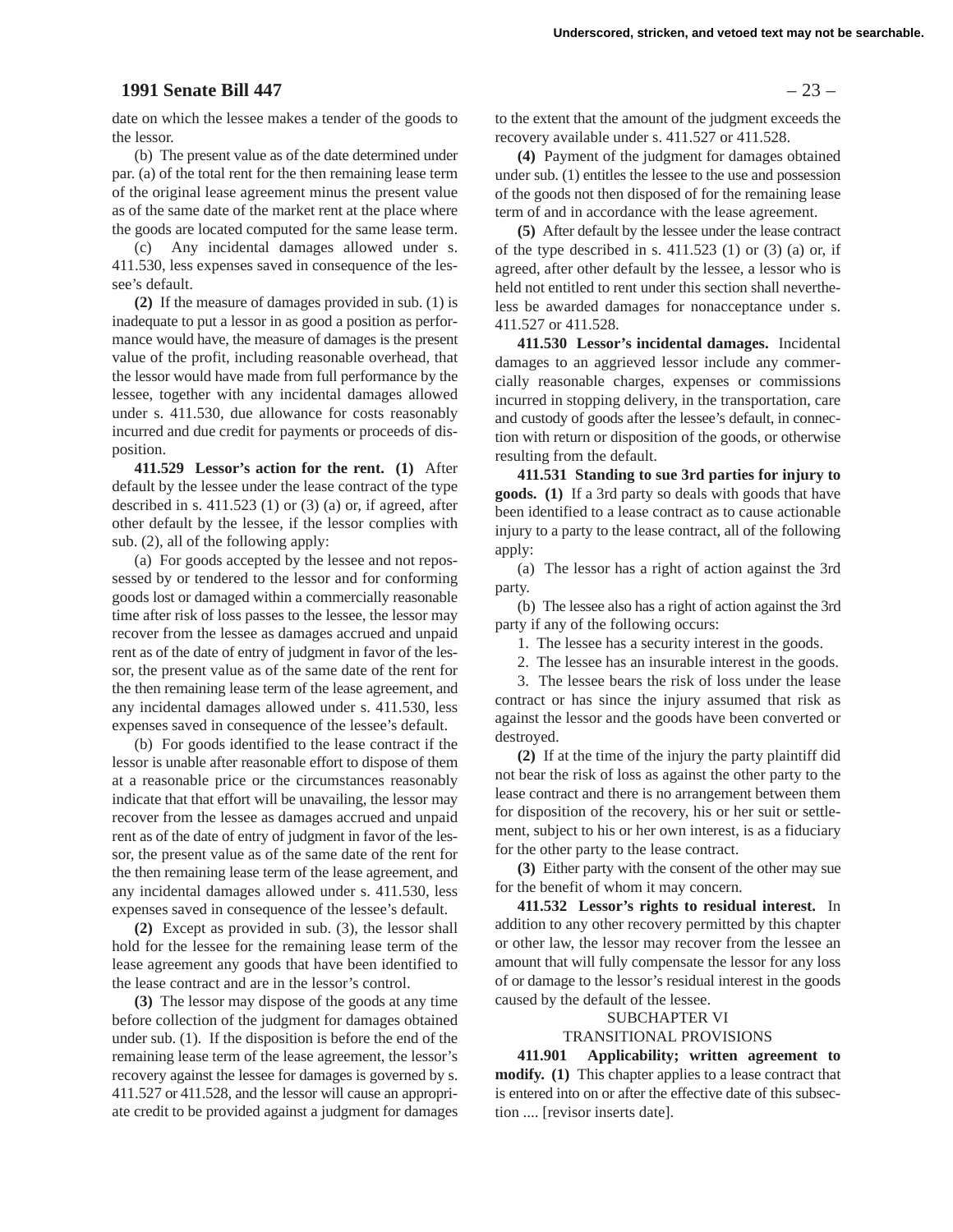**(2)** This chapter applies to a lease contract that is entered into before the effective date of this subsection .... [revisor inserts date], or to a modification, extension or renewal of such a lease contract, if the parties agree in writing that the lease contract shall be governed by this chapter.

**SECTION 49.** 421.103 (1) of the statutes is amended to read:

421.103 **(1)** Unless superseded by the particular provisions of chs. 421 to 427, chs. 401 to 409 411 and the principles of law and equity, including the law relative to capacity to contract, principal and agent, estoppel, fraud, misrepresentation, duress, coercion, mistake, bankruptcy, or other validating or invalidating cause supplement chs. 421 to 427.

**SECTION 50.** 421.103 (2) of the statutes is amended to read:

421.103 **(2)** Unless terms used in chs. 421 to 427 are defined by particular provisions of chs. 421 to 427, they shall have the meaning given them in chs. 401 to 409 411, if they are defined in chs.  $401$  to  $409$   $411$ .

**SECTION 51.** 421.103 (3) of the statutes is amended to read:

421.103 **(3)** Unless superseded by the particular provisions of chs. 421 to 427 parties to a consumer transaction have all of the obligations, duties, rights and remedies provided in chs. 401 to 409 411 which apply to the transaction.

**SECTION 52.** 421.301 (3) of the statutes is amended to read:

421.301 **(3)** "Agreement" means the bargain of the parties in fact as found in their language or by implication from other circumstances including course of dealing or usage of trade or course of performance. Section Sections 402.202 and 411.202 and any other provisions on parol or extrinsic evidence shall be inoperative to exclude or limit the admissibility of evidence relating to agreements governed by chs. 421 to 427.

**SECTION 53.** 425.209 (3) of the statutes is amended to read:

425.209 **(3)** If the merchant repossesses or accepts voluntary surrender of goods which were not the subject of the sale but in which he has a security interest to secure a debt arising from a sale of goods or services or a combined sale of goods and services and the amount owing at the time of default was \$1,000 or less, the customer is not personally liable to the merchant for the unpaid balance of the debt arising from the sale, and the merchant's duty to dispose of the collateral is governed by the provisions on disposition of collateral under chs. 401 to 409 411.

**SECTION 54.** 425.209 (4) of the statutes is amended to read:

425.209 **(4)** If the lender takes possession or accepts voluntary surrender of goods in which he has a security interest to secure a debt arising from a consumer loan in

### – 24 – **1991 Senate Bill 447**

which the lender is subject to defenses arising from sales (s. 422.408) and the amount owing at the time of default of the loan paid to or for the benefit of the customer were \$1,000 or less, the customer is not personally liable to the lender for the unpaid balance of the debt arising from the loan and the lender's duty to dispose of the collateral is governed by the provisions on disposition of collateral under chs. 401 to 409 411.

**SECTION 55.** 425.311 of the statutes is amended to read:

**425.311 Evidence of violation.** Section Sections 402.202 and 411.202 and any other statute restricting admissibility of parol evidence shall be inoperative to exclude or limit the admissibility of evidence of an act or practice in violation of chs. 421 to 427.

**SECTION 56.** 618.42 (3) (a) of the statutes is amended to read:

618.42 **(3)** (a) *Sales of personal property.* Any insurance on personal property sold on the instalment plan or under a conditional sales contract or equivalent security agreement under chs. 401 to 409 411 for which a charge is made to the buyer as a part of the consideration in the agreement of sale shall be placed with an insurer authorized to do business in this state.

**SECTION 57.** 779.97 (4) (a) 1. of the statutes is amended to read:

779.97 **(4)** (a) 1. The secretary of state, the secretary of state shall cause the notice to be marked, held and indexed in accordance with s. 409.403 (4) as if the notice were a financing statement within the meaning of chs. 401 to 409 411; or

**SECTION 58.** 779.97 (4) (b) 1. of the statutes is amended to read:

779.97 **(4)** (b) 1. If a refiling of a notice of lien is presented to the secretary of state for filing, the secretary shall cause the refiled notice of federal lien to be marked, held and indexed in accordance with s. 409.403 as if the refiling were a continuation statement within the meaning of chs.  $401$  to  $409$   $411$ , except that the time period in par. (d) shall apply instead of the time period in s. 409.403 (2) and (3).

**SECTION 59.** 779.97 (4) (b) 2. of the statutes, as affected by 1991 Wisconsin Act 39, is amended to read:

779.97 **(4)** (b) 2. If a certificate of release is presented to the secretary of state for filing, the secretary shall cause the certificate to be marked, held and indexed in accordance with s. 409.404 as if the certificate were a termination statement within the meaning of chs.  $401$  to  $409$   $411$ , and the secretary may remove the notice of federal lien and any related refiling of a notice of lien, certificate of nonattachment, discharge or subordination from the files at any time after receipt of the certificate of release, but the secretary of state shall keep the certificate of release or a microfilm or other photographic record or optical disk record of the certificate of release in a file, separate from those containing currently effective notices of liens,